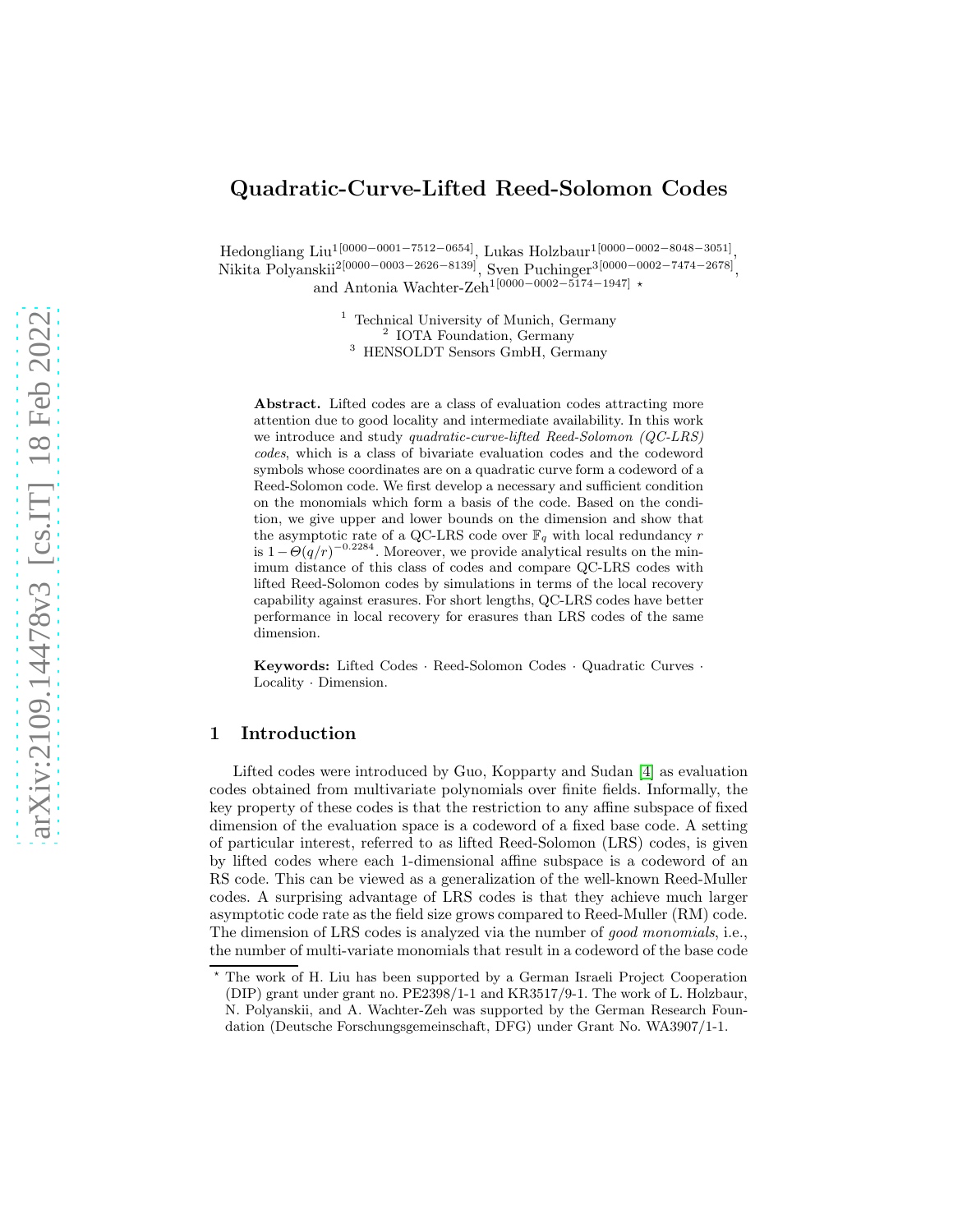when evaluated on any fixed line. The linear span of these good monomials is shown to generate the entire lifted code. The study of these codes was continued in [\[14,](#page-15-0)[6\]](#page-14-1), where tight asymptotic bounds on the rate were derived.

The seminal paper [\[4\]](#page-14-0) gave rise to a number of related concepts and code constructions. The works [\[10](#page-14-2)[,16](#page-15-1)[,7\]](#page-14-3) consider lifting of multiplicity codes [\[8\]](#page-14-4), another class of codes with good locality properties. Degree-lifted codes were introduced in [\[2\]](#page-14-5), where each codeword polynomial is constructed as the product of the uni-variate polynomials in the base code with an additional constraint on the total degree. A class of lifted codes based on code automorphisms was introduced in [\[3\]](#page-14-6). Codes constructed from all bivariate polynomials, evaluated on the Hermitian curve, such that the restriction to any line agrees with some low-degree univariate polynomial on the points of the Hermitian curve inter-sected with that line were analyzed in [\[12\]](#page-14-7) and named *Hermitian-lifted codes*. A variant of lifted codes that utilizes the trace operation to obtain binary codes with good locality properties was introduced in [\[5\]](#page-14-8) and coined wedge-lifted codes. Thanks to the comments from an anonymous reviewer, we noticed that the recent work [\[9\]](#page-14-9) gave a more general definition of lifted codes with curves, which is called weighted lifted codes. The QC-LRS code (Definition [1\)](#page-2-0) studied in this work is coincidentally identical to [\[9,](#page-14-9) Def. IV.1] with  $\eta = 2$ .

#### 1.1 Main Contribution and Organization

All works mentioned above consider the restriction to linear subspaces or code automorphisms. Our work provides a class of evaluation codes whose local recovery sets correspond to a set of quadratic curves. The advantage of this construction is that there is a much larger number of recovery sets for each codeword symbol, however, these recovery sets do no longer (necessarily) intersect in only one position. This work is devoted to the analysis of the rate and distance of these codes, as well as their local recovery capability compared to LRS/RM codes.

We first investigate the dimension of QC-LRS codes. Since QC-LRS codes are evaluation codes, we analyze the dimension by first deriving the necessary and sufficient condition on the good monomials, where we take similar approaches as in [\[5\]](#page-14-8), and then by showing that these good monomials form a basis of the code as in [\[10\]](#page-14-2). By quantifying the bad monomials following the approach for LRS codes from [\[6\]](#page-14-1), we derive upper and lower bounds on the dimension of QC-LRS codes over  $\mathbb{F}_q$  with q being a power of two. The asymptotic rate of QC-LRS codes over  $\mathbb{F}_q$  with local redundancy r is shown to be  $1 - \Theta((q/r)^{-0.2284})$ . The approach in this paper gives a more precise estimation of the dimension than that in [\[9\]](#page-14-9), which studied a more general definition of lifted codes with curves of arbitrary degree. To study the advantage of more local groups given by the new notion of QC-LRS codes than LRS codes, we compare between LRS codes and QC-LRS codes the failure probability of locally recovering codeword symbols from erasures. The simulation results show that for the blocklength 64 and under the same code dimension, QC-LRS codes have similar or better performance than LRS codes.

The organization of this paper is as follows: Section [2](#page-2-1) introduces the notations used throughout the paper and some basics, which are required in the proofs of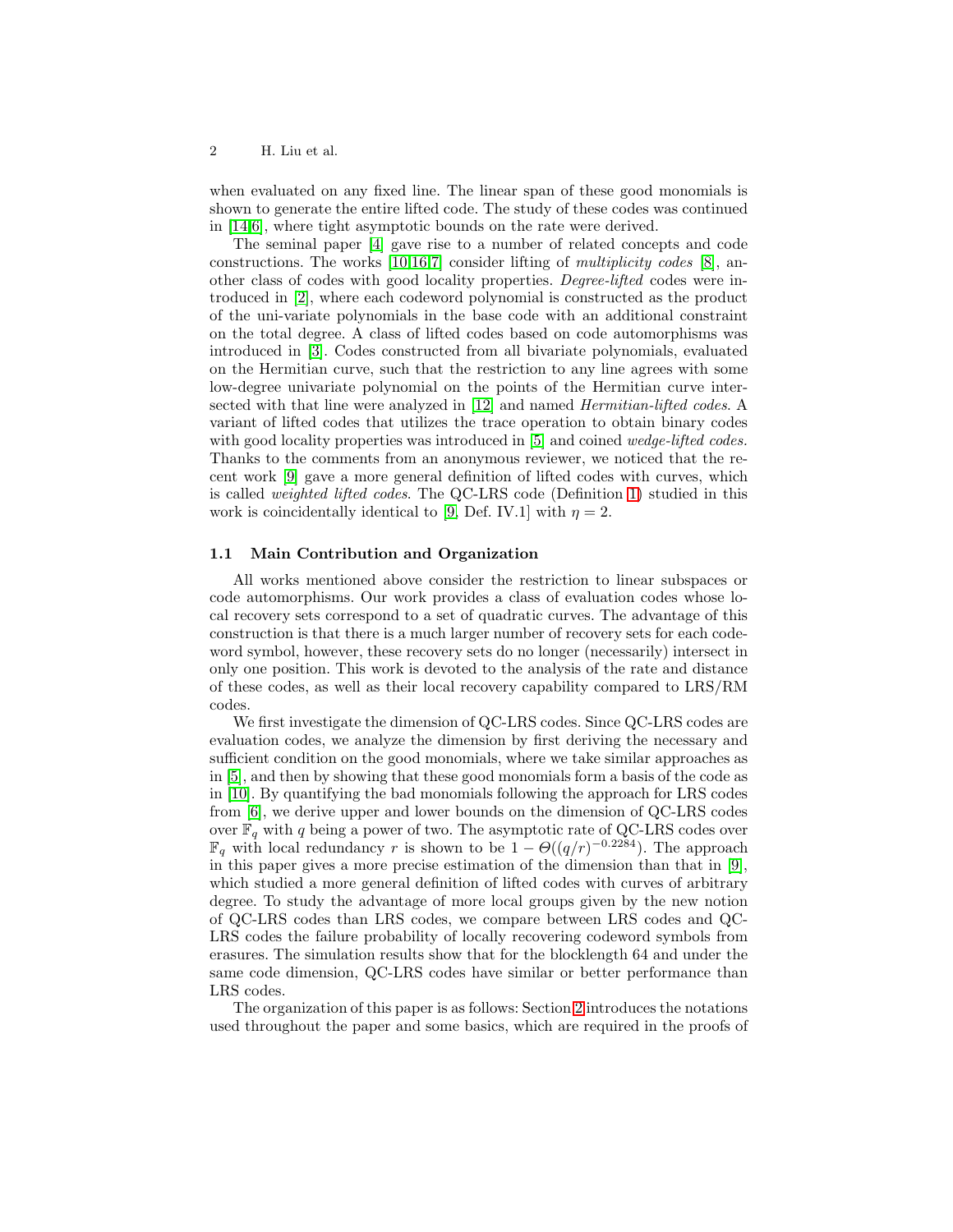the main results. In Section [3](#page-2-2) we formally define the QC-LRS codes and present results on the dimension and distance. Section 4 presents the comparison on the failure probability of local recovery from erasures by QC-LRS and LRS codes.

### <span id="page-2-1"></span>2 Preliminaries

Denote the set of integers  $\{a, \ldots, b\}$  by  $[a, b]$  and by  $[b]$  if  $a = 1$ . A finite field of size q is denoted by  $\mathbb{F}_q$ . The integer ring of size q is denoted by  $\mathbb{Z}_q$ . Let deg :  $\mathbb{F}_q[x] \to \mathbb{N}$  be the degree function of univariate polynomials. For any  $f = \sum_{i=0}^{q-1} f_i x^i$ ,  $\deg(f) = \max\{i | f_i \neq 0\}$ . For non-negative integers  $a, b \in \mathbb{N}$  with binary representations  $a = (a_0, \ldots, a_{\ell-1})_2$ ,  $b = (b_0, \ldots, b_{\ell-1})_2$ , we say that a lies in the 2-shadow of b, denoted by  $a \leq b$ , if  $a_i \leq b_i$ ,  $\forall i \in [0, \ell - 1]$ . The bit  $a_{\ell-1}$  is the most significant bit in the binary representation of a. For a bi-variate function  $f: \mathbb{F}_q^2 \to \mathbb{F}_q$  and a set  $D \subset \mathbb{F}_q^2$ , let  $f|_D$  denote the restriction of f to the domain D. If  $\hat{D}$  is the set of points corresponding to the roots in  $\mathbb{F}_q^2$  of a bi-variate function  $\phi: \mathbb{F}_q^2 \to \mathbb{F}_q$ , i.e.,  $D = \{(x, y) \in \mathbb{F}_q^2 \mid \phi(x, y) = 0\}$ , we denote by  $f|_{\phi}$  the restriction of f to the *curve*  $\phi$ . A bivariate function  $\phi : \mathbb{F}_q^2 \to \mathbb{F}_q$  is a *quadratic* function or quadratic curve if it is in the form  $\phi(x, y) = y + \alpha x^2 + \beta x + \gamma$ , where  $\alpha, \beta, \gamma \in \mathbb{F}_q$ .

Define an operation (mod<sup>\*</sup> q) that takes a non-negative integer and maps it to an element in  $[0, q-1]$  as follows

> $a \pmod{^* q} :=$  $\sqrt{ }$  $\int$  $\mathcal{L}$ a, if  $a \leqslant q - 1$ q − 1, if a (mod  $q - 1$ ) = 0,  $a \neq 0$  $a \pmod{q-1}$ , else

It can be readily seen that if  $a \pmod{q} = b$ , then  $x^a = x^b \pmod{x^q - x}$  in  $\mathbb{F}_q[x]$ .

<span id="page-2-3"></span>**Lemma 1 (Lucas' Theorem [\[13\]](#page-14-10)).** Let p be a prime and  $a, b \in \mathbb{N}$  be written in p-ary representations  $a = (a_0, \ldots, a_{\ell-1})_p$ ,  $b = (b_0, \ldots, b_{\ell-1})_p$ . Then

$$
\binom{a}{b} = \prod_{i=1}^{\ell} \binom{a_i}{b_i} \mod p.
$$

If  $p = 2$ , then  $\binom{a}{b} = 1$  if and only if  $b \leqslant_2 a$ .

<span id="page-2-4"></span>Lemma 2 (Combinatorial Nullstellensatz [\[1,](#page-13-0) Theorem 1.2]). Let  $\mathbb F$  be an arbitrary field, and let  $f(x_1, \ldots, x_m)$  be a multivariate polynomial in  $\mathbb{F}[x_1, \ldots, x_m]$ of degree  $\deg(f) = \sum_{i=1}^{m} t_i$ , where each  $t_i$  is a non-negative integer, and suppose the coefficient of  $\prod_{i=1}^{m} x_i^{t_i}$  in f is nonzero. Then, if  $S_1, \ldots, S_m$  are subsets of  $\mathbb F$ with  $|S_i| > t_i$ , there are  $s_1 \in S_1, \ldots, s_m \in S_m$  so that  $f(s_1, \ldots, s_m) \neq 0.$ 

# <span id="page-2-2"></span>3 Quadratic-Curve-Lifted Reed-Solomon Codes

<span id="page-2-0"></span>In this section, we first give a general definition of curve-lifted Reed-Solomon codes and present our results on a specific class of codes, the QC-LRS codes, with restriction to quadratic curves.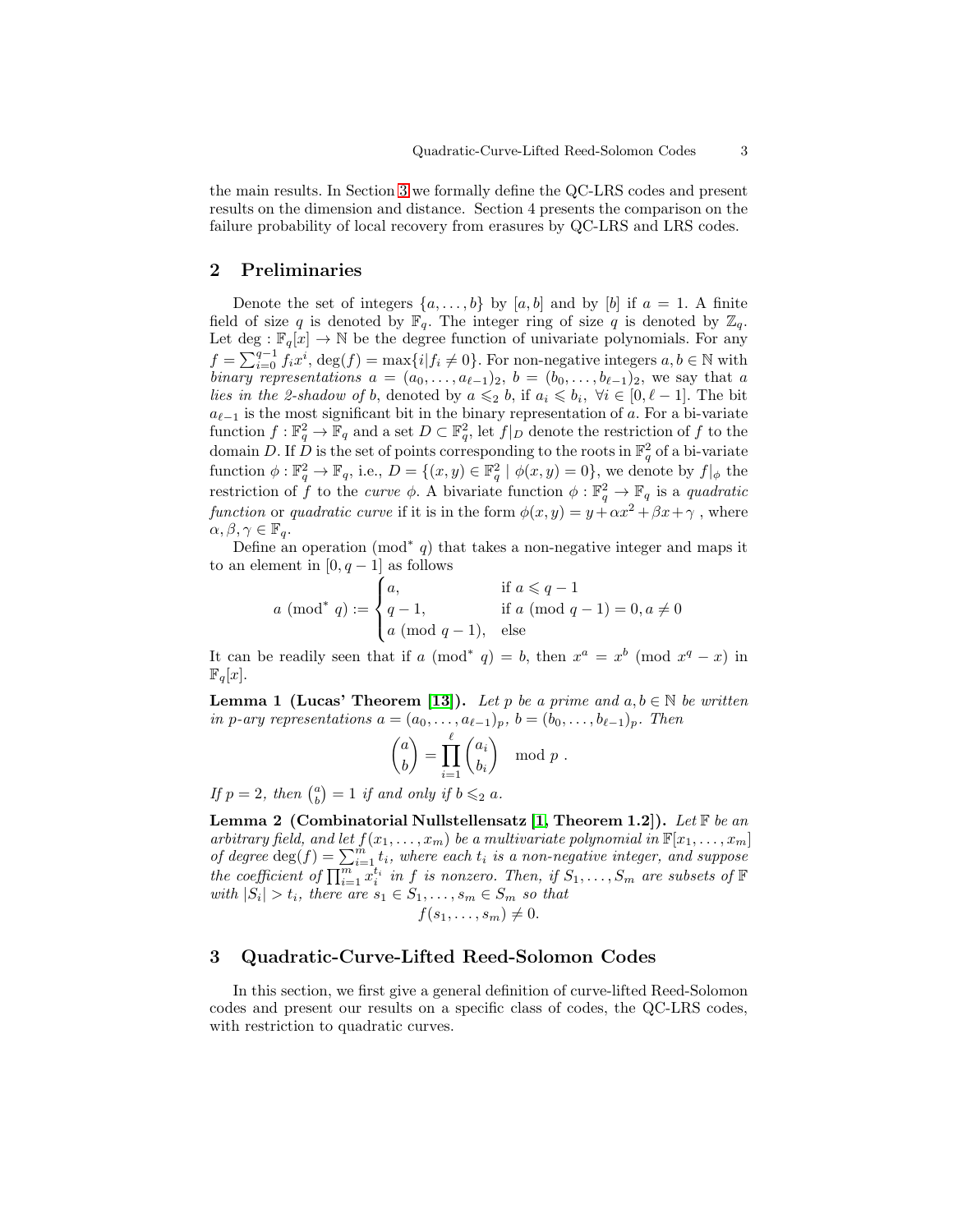Definition 1 (Curve-Lifted Reed-Solomon Codes). Let q be a power of 2 and Φ be a set of bi-variate functions. A curve-lifted Reed-Solomon code is defined by

<span id="page-3-4"></span>
$$
\mathcal{C}_q(\varPhi,d):=\{f:\mathbb{F}_q^2\to \mathbb{F}_q\,\,|\,\, \deg(f|_\phi)
$$

In order to investigate the dimension of curve-lifted RS codes, we introduce the good monomials<sup>[4](#page-3-0)</sup>, which is a tool also used in studying LRS codes in [\[4](#page-14-0)[,6\]](#page-14-1).

**Definition 2**  $((\Phi, d)^*$ -good monomial). Given a set  $\Phi$  of bi-variate functions, a monomial  $m(x, y) = x^a y^b$  is  $(\Phi, d)^*$ -good if  $\deg(m|_{\phi}) < d, \forall \phi \in \Phi$ . The monomial is  $(\Phi, d)^*$ -bad otherwise.

In the following let  $\Phi$  be the set of all quadratic functions<sup>[5](#page-3-1)</sup> over  $\mathbb{F}_q$ , i.e.,

$$
\Phi := \{ \phi(x, y) = y + \alpha x^2 + \beta x + \gamma, \forall \alpha, \beta, \gamma \in \mathbb{F}_q \}
$$
(1)

and we present the results on QC-LRS codes.

The following Lemma [3](#page-3-2) gives a necessary and sufficient condition such that a monomial  $m(x, y) = x^a y^b$  is  $(\Phi, d)^*$ -good.

**Lemma 3.** Let q be a power of 2,  $\Phi$  be the set of all quadratic functions over  $\mathbb{F}_q$  and  $a, b < q$  be integers. A monomial  $m(x, y) = x^a y^b$  is  $(\Phi, d)^*$ -good if and only if

<span id="page-3-3"></span><span id="page-3-2"></span>
$$
2i + j + a \pmod{^* q} < d, \ \forall i \leqslant_2 b, \ j \leqslant_2 b - i \tag{2}
$$

*Proof.* We write a quadratic function  $\phi \in \Phi$  as  $\phi(x, y) = y + \alpha x^2 + \beta x + \gamma$ . Then the monomial restricted to curve  $\phi$  can be written as

$$
m|_{\phi}(x) = x^{a}(\alpha x^{2} + \beta x + \gamma)^{b}
$$
  
\n
$$
= x^{a} \sum_{i=0}^{b} {b \choose i} \alpha^{i} x^{2i} \cdot (\beta x + \gamma)^{b-i}
$$
  
\n
$$
= \sum_{i=0}^{b} {b \choose i} \alpha^{i} x^{2i+a} \cdot \sum_{j=0}^{b-i} {b-i \choose j} \beta^{j} x^{j} \cdot \gamma^{b-i-j}
$$
  
\n
$$
\stackrel{(*)}{=} \sum_{i \leq b} \alpha^{i} x^{2i+a} \cdot \sum_{j \leq b-i} \beta^{j} x^{j} \cdot \gamma^{b-i-j}
$$
  
\n
$$
= \sum_{i \leq b} \sum_{j \leq b-i} \alpha^{i} \cdot \beta^{j} \cdot \gamma^{b-i-j} \cdot x^{2i+j+a}
$$

where the equality  $(*)$  follows from the Lucas' Theorem (Lemma [1\)](#page-2-3). If the con-dition [\(2\)](#page-3-3) in the statement holds, then deg  $m_{\phi}(x) < d$ , and the "if" direction is proved.

Denote 
$$
m|_{\phi}^*(x) = m|_{\phi}(x) \mod x^q - x
$$
. The coefficient of  $x^s$  in  $m|_{\phi}^*(x)$  is\n
$$
[x^s]m|_{\phi}^* = \sum_{\alpha^i} \alpha^i \cdot \beta^j \cdot \gamma^{b-i-j}
$$

$$
[x^s]m|_\phi^* = \sum_{\substack{i \leqslant_2b, \ j \leqslant_2b - i \\ 2i + j + a \pmod*{q}}}\alpha^i \cdot \beta^j \cdot \gamma^{b - i - j}
$$

<sup>4</sup> This is a short notation to easily address these monomials later. There is no bias on the performance of the monomials.

<span id="page-3-1"></span><span id="page-3-0"></span><sup>&</sup>lt;sup>5</sup> This set is a subset of quadratic curves, which are often referred as *conics* in geometry. This set is also identical to the set of affine  $\eta$ -lines defined in [\[9\]](#page-14-9) with  $\eta = 2$ .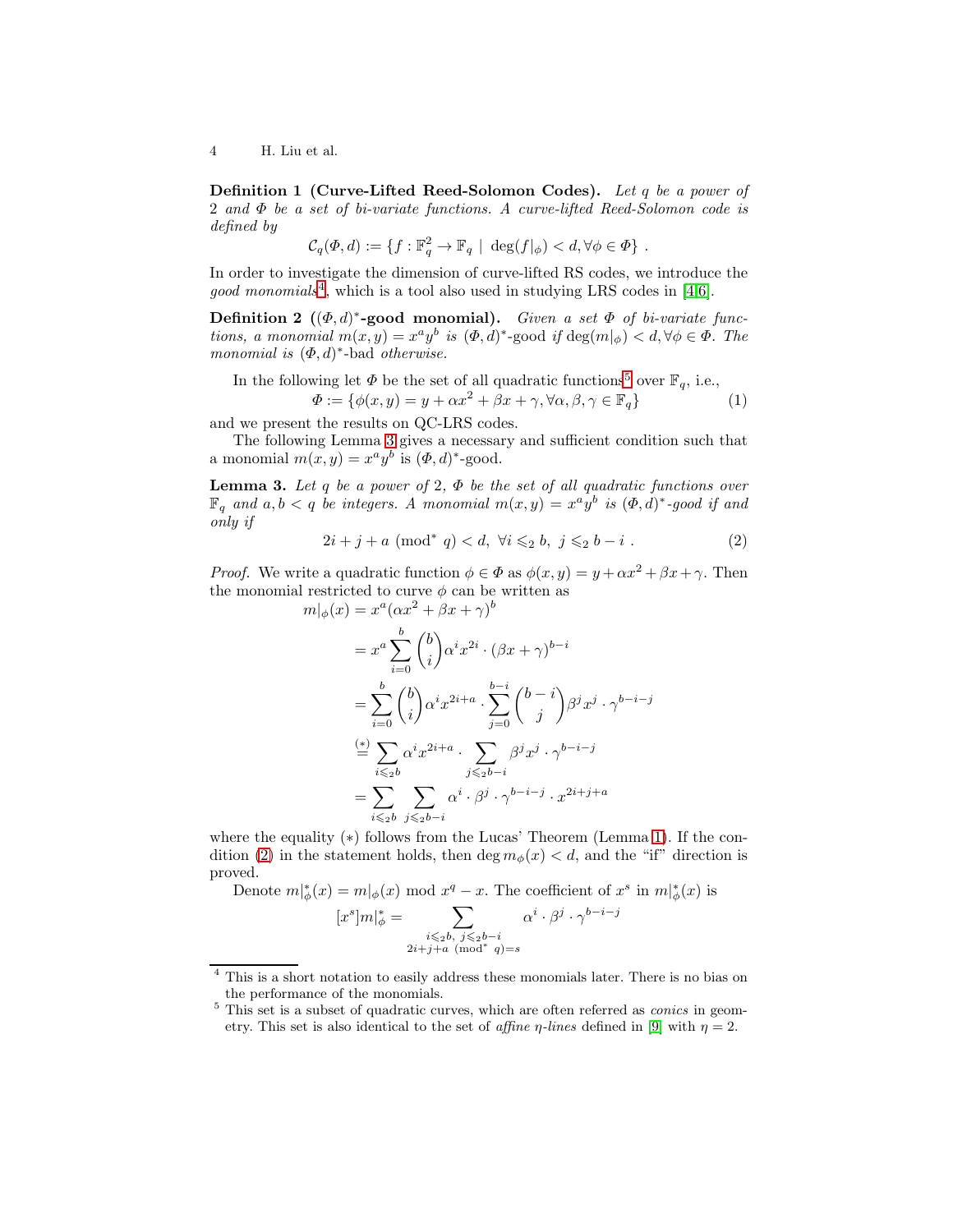We can see this as a polynomial in  $\alpha, \beta, \gamma$ . Assume the condition [\(2\)](#page-3-3) does not hold but  $m(x, y)$  is  $(\Phi, d)^*$ -good, i.e., for any  $s \geq d$ ,  $[x^s]m|_{\phi}^*$  is not a zero polynomial but equal to 0 evaluated at all  $(\alpha, \beta, \gamma) \in \mathbb{F}_q^3$ . However, by Lemma [2,](#page-2-4) since  $i, j, b - i - j < q$ , there exists some  $(\alpha_0, \beta_0, \gamma_0)$  such that  $[x^s]m|_{\phi}^* \neq 0$ . By contradiction it can be seen that the condition [\(2\)](#page-3-3) is also a necessary condition. ⊓⊔

#### 3.1 Dimension of Quadratic-Curve-Lifted RS Codes

The first important result is that the dimension of the code is exactly the number of good monomials, which we present in Theorem [1.](#page-4-0) In order to show that, we first discuss in the following lemma a special case that will be excluded in the proof of Theorem [1.](#page-4-0) Due to space limitations, we leave out the proof of the lemma here and refer to the full version of this paper [\[11\]](#page-14-11).

**Lemma 4.** Consider two monomials  $m_1(x, y) = x^{q-1}y^b$  and  $m_2(x, y) = y^b$  with  $0 \leq b \leq q-1$  and a polynomial  $P(x, y)$  containing  $m_1$  and  $m_2$ , i.e.,<br> $P(x, y) = (\xi_1 x^{q-1} y^b + \xi_2 y^b) + P'(x, y)$ 

<span id="page-4-1"></span>
$$
P(x, y) = (\xi_1 x^{q-1} y^b + \xi_2 y^b) + P'(x, y)
$$

where  $\xi_1, \xi_2 \neq 0$  and  $P'(x, y)$  does not contain  $m_1$  or  $m_2$ . Then, P is  $(\Phi, d)^*$ -bad for any  $d \leqslant q-1$ .

*Proof.* Consider P restricted to the curve  $\phi : y = \gamma$  for some  $\gamma \in \mathbb{F}_q$ , i.e.,  $\alpha = \beta = 0$ ,

 $P|_{\phi}(x) = \gamma^{b}(\xi_1 x^{q-1} + \xi_2) + P'(x, y = \gamma)$ .

First, observe that for this choice of  $\alpha$ ,  $\beta$  this polynomial is of x-degree at most  $q-1$  and we are only interested in the coefficient of  $x^{q-1}$ . Further, the only monomials of  $P'(x, y)$  that contribute to this coefficient are of the form  $\xi' x^{q-1} y^{b'}$ with  $\xi' \neq 0$ , since we replace y with a function that is of x-degree zero, i.e., with  $\gamma$ . Since  $P'(x, y)$  does not contain the monomials of the pair  $m_c, m_d$  by definition, we conclude that  $b' \neq b$ . Now consider the coefficient of  $x^{q-1}$  in  $P|_{\phi}(x)$ 

$$
[x^{q-1}]P|_{\phi} = \underbrace{\gamma^b \xi_1}_{\text{from } m_1 + m_2} + \underbrace{\gamma^{b'} \xi' + \dots}_{\text{from } P'(x,y)}.
$$

We view this as a polynomial in  $\gamma$ . Since  $b \neq b'$  and  $\xi_1, \xi' \neq 0$  this is not the all-zero polynomial. Also, as  $b, b' \in [q-1]$  this is a polynomial of degree  $\leqslant q-1$  in  $\gamma$ . By Lemma [2,](#page-2-4) there exists  $\gamma \in \mathbb{F}_q$  such that  $[x^{q-1}]P|_{\phi} \neq 0$ , which means  $P|_{\phi}$  is of degree  $q-1$  for some  $\gamma$ . Therefore, P is  $(\Phi, d)^*$ -bad according to Definition [2](#page-3-4) for any  $d \leqslant q - 1$ . □

<span id="page-4-0"></span>Theorem 1 (Dimension is the number of good monomials). Let  $d \leq$  $q-1$  and  $\Phi$  be the set of all quadratic functions. The QC-LRS code  $\mathcal{C}_q(\Phi, d)$  has dimension equal to the number of  $(\Phi, d)^*$ -good monomials over  $\mathbb{F}_q$ .

*Proof.* Assume a polynomial P containing  $(\Phi, d)^*$ -bad monomials is  $(\Phi, d)^*$ -good. Let G and B be subsets of indices of all  $(\Phi, d)^*$ -good and -bad monomials, respectively (assuming the monomials are ordered according to some order). We can write  $P$  as

$$
P = \sum_{c \in \mathcal{G}} \xi_c x^{a_c} y^{b_c} + \sum_{c \in \mathcal{B}} \xi_c x^{a_c} y^{b_c},
$$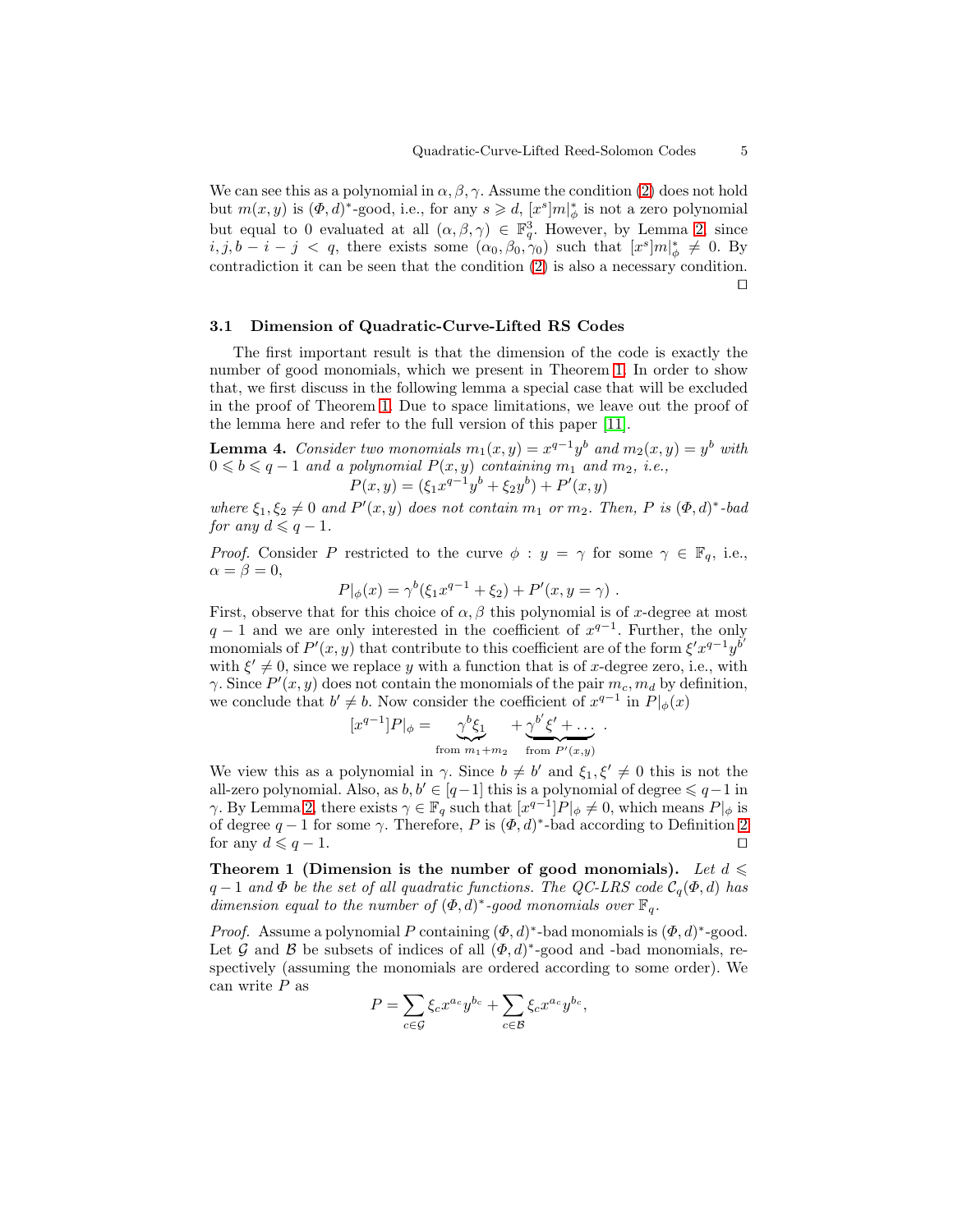with  $\xi_c \in \mathbb{F}_q \setminus \{0\}$ . Restricting P to the quadratic curve  $\phi : y = \alpha x^2 + \beta x + \gamma$  is the univariate polynomial

$$
P|_{\phi} = \sum_{c \in \mathcal{G} \cup \mathcal{B}} \xi_c x^{a_c} (\alpha x^2 + \beta x + \gamma)^{b_c}
$$
  
= 
$$
\sum_{c \in \mathcal{G} \cup \mathcal{B}} \xi_c \sum_{i=0}^{b_c} \sum_{j=0}^{b_c - i} {b_c \choose i} {b_c - i \choose j} \alpha^i \cdot \beta^j \cdot \gamma^{b_c - i - j} \cdot x^{2i + j + a_c}.
$$

Let  $P|_{\phi}^* = P|_{\phi} \mod (x^q - x)$ . Denote by  $[x^s]P|_{\phi}^*$  the coefficient of  $x^s$  in  $P|_{\phi}^*$ . By Lucas' Theorem (see Lemma [1\)](#page-2-3), we have

$$
[x^s]P|_\phi^*=\sum_{c\in\mathcal{G}\cup\mathcal{B}}\sum_{\substack{i\leqslant_2b_c,\ j\leqslant_2b_c-i\\ 2i+j+a_c\pmod*{q}=s}}\xi_c\cdot\alpha^i\cdot\beta^j\cdot\gamma^{b_c-i-j}
$$

For  $s \geq d$ , the  $(\Phi, d)^*$ -good monomials do not contribute to these coefficients (see Definition [2\)](#page-3-4), therefore,

$$
[x^s]P|_{\phi}^* = \sum_{c \in \mathcal{B}} \sum_{\substack{i \leqslant 2b_c, j \leqslant 2b_c - i \\ 2i + j + a_c \pmod{^s q}}}\xi_c \cdot \alpha^i \cdot \beta^j \cdot \gamma^{b_c - i - j} \quad \text{for } s \geqslant d. \tag{3}
$$

We view  $[x^s]P|_{\phi}^*$  as a trivariate polynomial in  $\alpha, \beta, \gamma$ . Note that P is  $(\Phi, d)^*$ good only if

$$
[x^s]P|_{\phi}^* (\alpha, \beta, \gamma) = 0 , \quad \forall \alpha, \beta, \gamma \in \mathbb{F}_q, \forall s \geq d . \tag{4}
$$

<span id="page-5-2"></span><span id="page-5-0"></span>.

Now consider two bad monomials  $x^{a_c}y^{b_c}$  and  $x^{a_d}y^{b_d}$  with  $c, d \in \mathcal{B}$ . Then the corresponding terms in [\(3\)](#page-5-0) contributed by them can be added up only if  $\alpha^{i_c}\beta^{j_c}\gamma^{b_c-i_c-j_c}=\alpha^{i_d}\beta^{j_d}\gamma^{b_d-i_d-j_d}$ , which is true if and only if

$$
\iff \begin{cases} i_c = i_d \\ j_c = j_d \\ b_c - i_c - j_c = b_d - i_d - j_d \\ 2i_c + j_c + a_c \pmod{^* q} = 2i_d + j_d + a_d \pmod{^* q} \\ b_c = b_d \\ |a_c - a_d| = 0 \text{ or } q - 1 \end{cases}
$$

For the case  $|a_c - a_d| = q - 1$ , such polynomials are bad according to Lemma [4.](#page-4-1) For the case  $|a_c - a_d| = 0$ , we can conclude that the monomials  $\alpha^i \beta^j \gamma^{b_c - i - j}$  are distinct for different pairs of  $(a_c, b_c)$ . Namely, [\(3\)](#page-5-0) is in its simplest form<sup>[6](#page-5-1)</sup>.

Assume B is non-empty. Since  $\xi_c \neq 0$  for all c, [\(3\)](#page-5-0) is a non-zero polynomial. By Lemma [2,](#page-2-4) since the variables  $\alpha, \beta, \gamma \in \mathbb{F}_q$  and all exponents  $i, j, b_c - i - j < q$ , there exists some  $\alpha_0, \beta_0, \gamma_0 \in \mathbb{F}_q$ , such that  $[x^s]P|_{\phi}^* \neq 0$ . This contradicts the assumption that P is  $(\Phi, d)^*$ -good. This implies that [\(4\)](#page-5-2) can be fulfilled only if  $[x^s]P|_\phi^*$  is a zero polynomial, i.e.,  $\mathcal B$  is empty. Hence, a polynomial P is  $(\Phi, d)^*$ good only if it only consists of good monomials. □

<span id="page-5-1"></span> $6$  No similar terms can be further combined.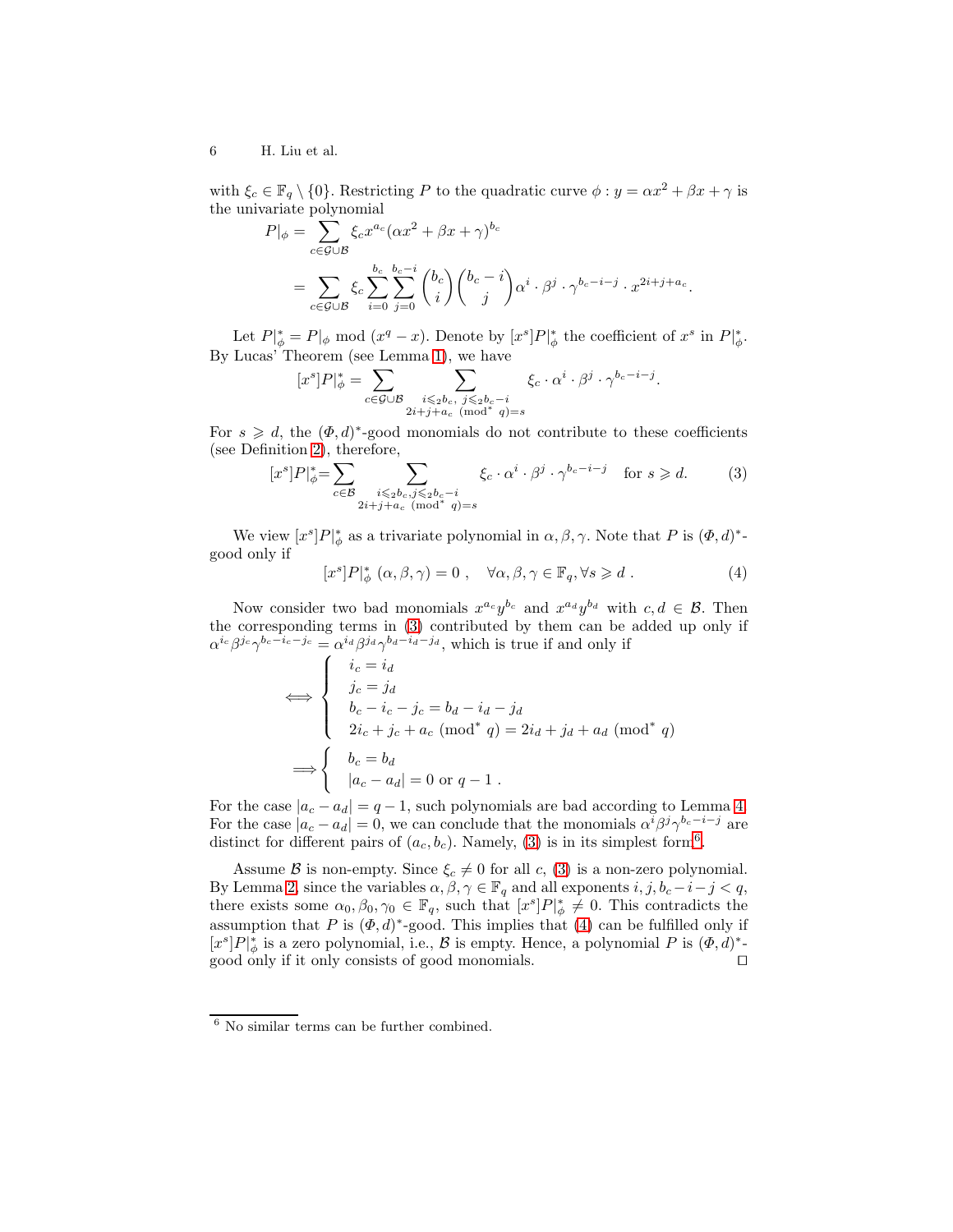#### 3.2 Estimation of the Dimension

In this section we provide an analysis of the dimension of QC-LRS codes  $\mathcal{C}_q(\Phi, d = q - r)$ , where  $q = 2^{\ell}$  and  $r \in [q - 1]$ . Recall from Lemma [3](#page-3-2) that a monomial  $m(x, y) = x^a y^b$  is  $(\Phi, q - r)^*$ -bad if and only if there exist  $i \leq 2$  b and  $j \leq 2b - i$  such that  $2i + j + a \pmod{q} \geq q - r$ . We will first consider a slightly different definition of a bad monomial to simplify our arguments. Then, we derive upper and lower bounds on the number of  $(\Phi, q - r)^*$ -bad monomials and further establish the results on the rate of QC-LRS codes.

Counting  $(\Phi, q - r)$ -bad monomials: Let  $q = 2^{\ell}$  and  $r \in [q - 1]$ . We say that a monomial  $m(x, y) = x^a y^b$  (or the pair  $(a, b)$ ) is  $(\Phi, q - r)$ -bad if and only if there exist  $i \leq 2$  b and  $j \leq 2$  b − i such that  $2i + j + a \pmod{q} \geq q - r$ . For an integer  $t \geqslant 0$ , we define

<span id="page-6-2"></span>
$$
S_t(\ell) = \left\{ (a, b) \in \mathbb{Z}_q^2 : \begin{array}{c} \exists \ i \leqslant_2 b, j \leqslant_2 b - i, \\ \text{s.t. } 2i + j + a = q - r' + tq, \text{ for some } r' \in [r] \end{array} \right\}
$$
(5)

For  $1 \leq r \leq q$  and  $t \geq 3$ , the set  $S_t(\ell)$  is empty as  $2i + j + a \leq i + b + j$  $a \leq 2b + a \leq 3(q-1) < q - r + tq$ . Hence, if  $x^a y^b$  is  $(\Phi, q - r)$ -bad, then  $(a, b) \in S_0(\ell) \cup S_1(\ell) \cup S_2(\ell).$ 

In what follows, we assume that  $1 \leq r < q$  and attempt to derive some recursive relations on  $S_0(\ell)$ ,  $S_1(\ell)$  and  $S_2(\ell)$ . We have two observations in Lemma [5](#page-6-0) and Lemma [6.](#page-6-1)

<span id="page-6-0"></span>**Lemma 5.** Let  $q = 2^{\ell}$  and  $r < \frac{q}{2}$ ,  $a = (a_0, \ldots, a_{\ell-1})_2$  and  $b = (b_0, \ldots, b_{\ell-1})_2$ . Define  $a' := (a_0, \ldots, a_{\ell-2})_2$  and  $\bar{b}' := (b_0, \ldots, b_{\ell-2})_2$ . If  $(a, b) \in S_0(\ell) \cup S_1(\ell) \cup$  $S_2(\ell)$ , then  $(a', b') \in S_0(\ell - 1) \cup S_1(\ell - 1) \cup S_2(\ell - 1)$ .

*Proof.* The condition  $(a, b) \in S_0(\ell) \cup S_1(\ell) \cup S_2(\ell)$  implies that there exist  $i =$  $(i_0, \ldots, i_{\ell-1})_2 \leq_2 b$  and  $j = (j_0, \ldots, j_{\ell-1})_2 \leq_2 b - i$  such that  $2i + j + a = q - r'$ (mod q), where  $r' \in [r]$ . Let  $i' := (i_0, \ldots, i_{\ell-2})_2$  and  $j' := (j_0, \ldots, j_{\ell-2})_2$ . Clearly  $i' \leq_2 b'$  and  $j' \leq_2 b' - i'$  and  $2i' + j' + a' = \frac{q}{2} - r'$  (mod  $\frac{q}{2}$ ).

<span id="page-6-1"></span>**Lemma 6.** For  $t = 1, 2$ , if  $(a, b) \in S_t(\ell)$ , then  $(a, b) \in S_{t-1}(\ell)$ .

*Proof.* We first prove for  $t = 1$ . The condition  $(a, b) \in S_1(\ell)$  implies that there exists an  $i \leq 2$  b and an  $j \leq 2$  b − i with  $2i + j + a = 2q - r'$  with  $r' \in [r]$ . The statement  $(a, b) \in S_0(\ell)$  means that there exists  $i' \leq 2 i$  and  $j' \leq 2 j$  such that  $2i' + j' + a \in [q-r, q-1]$ . Note that for  $q-r \leq a \leq q-1$  the statement holds with  $i' = j' = 0$ . Assuming  $a < q-r$ , we claim the existence of a pair  $(i' ≤ 2 i, j' ≤ 2 j)$ such that  $2i' + j' + a = q - r'$  which would imply the required statement. Such  $i', j'$  can be found by the procedure in Algorithm [1](#page-7-0) that replaces some ones in the binary representations of i and j by zeros so that  $(2i + j) - (2i' + j') = q$ .

The procedure outputs the correct  $i', j'$  for  $2i + j > q$  if we enter the  $\delta \leq 0$ else-part (Line [9\)](#page-7-1) in Step 2 at some point. Assume the contrary that this does not happen, meaning that the procedure output the all-zero  $i', j'$  at the end. However, this implies that  $\delta = q - (2i + j) > 0$  which contradicts the condition that  $2i + j + a \geqslant 2q - r$  while  $a < q - r$ .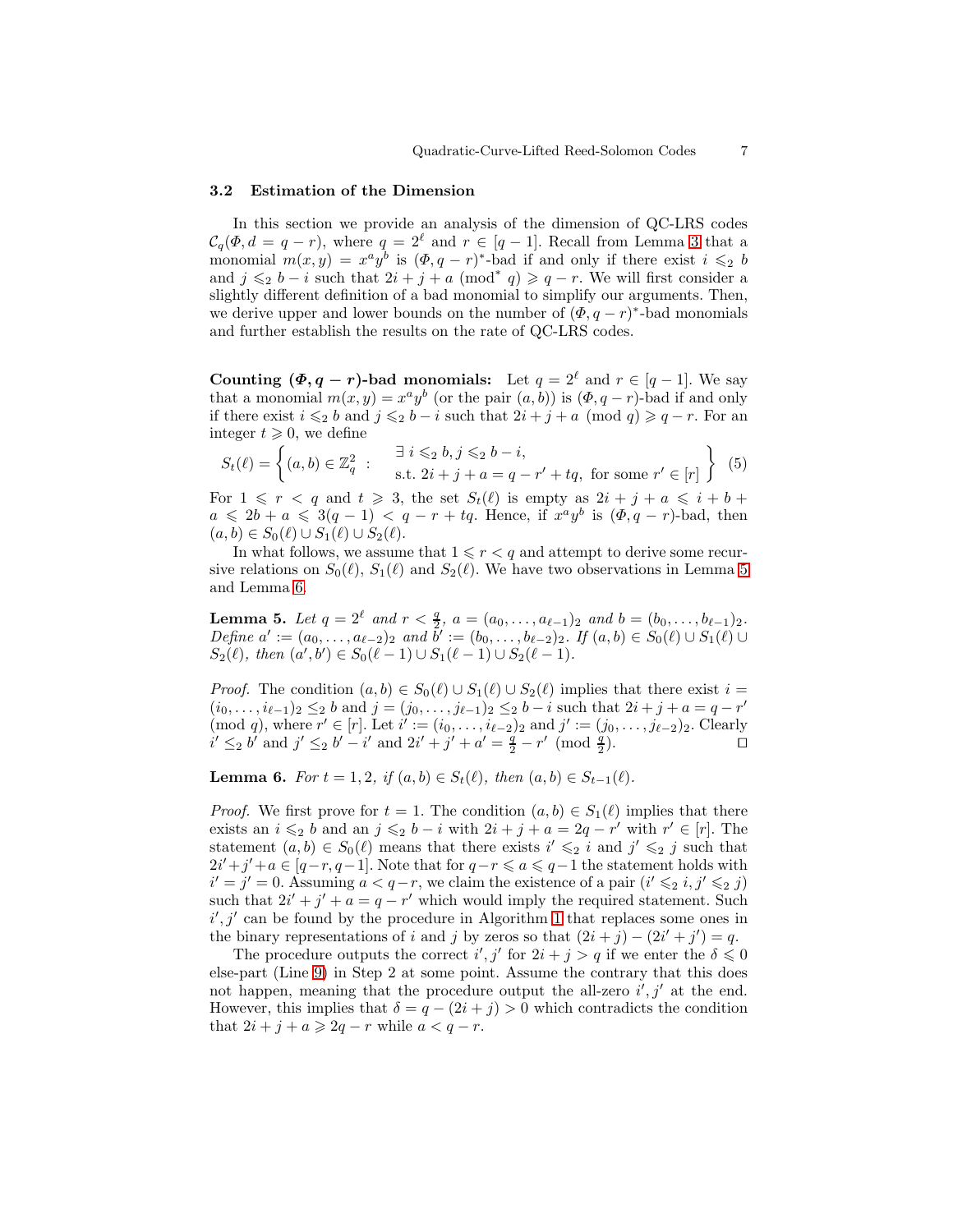For  $t = 2$ , given i, j such that  $2i+j+a = 3q-r'$ , which implies that  $2i+j > q$ , we can find  $i', j'$  by Algorithm [1](#page-7-0) such that  $2i' + j' + a = 2q - r'$ . This complete the proof. □

<span id="page-7-2"></span><span id="page-7-0"></span>

| <b>Algorithm 1:</b> Deduct q                                                                                                                                                                                                                                                                                                                                                |
|-----------------------------------------------------------------------------------------------------------------------------------------------------------------------------------------------------------------------------------------------------------------------------------------------------------------------------------------------------------------------------|
| Input: $i, j$                                                                                                                                                                                                                                                                                                                                                               |
| Output: $i', j'$                                                                                                                                                                                                                                                                                                                                                            |
| 1 Init: $i' \leftarrow i, j' \leftarrow j, h \leftarrow \ell, \Delta \leftarrow 1$                                                                                                                                                                                                                                                                                          |
| 2 if $h = 0$ then                                                                                                                                                                                                                                                                                                                                                           |
| 3 return $i', j'$                                                                                                                                                                                                                                                                                                                                                           |
| 4 Let $h \leftarrow h - 1$ and $\Delta \leftarrow 2\Delta$                                                                                                                                                                                                                                                                                                                  |
| 5 Compute $\delta \leftarrow \Delta - i'_{h-1} - j'_{h}$                                                                                                                                                                                                                                                                                                                    |
| 6 if $\delta > 0$ then                                                                                                                                                                                                                                                                                                                                                      |
| $\begin{array}{c}\n\mathbf{7} \\ \mathbf{8}\n\end{array}\n\left  \begin{array}{c}\n i'_{h-1} \leftarrow 0, \ j'_h \leftarrow 0 \\ \textbf{Go back to Line 2}\n\end{array}\right. \right.$                                                                                                                                                                                   |
|                                                                                                                                                                                                                                                                                                                                                                             |
| 9 else                                                                                                                                                                                                                                                                                                                                                                      |
|                                                                                                                                                                                                                                                                                                                                                                             |
|                                                                                                                                                                                                                                                                                                                                                                             |
| $\begin{array}{c c} \textbf{10} & \begin{array}{ c} \hline \textbf{1}_{h-1} \leftarrow 0, & \textbf{if } \Delta - i_{h-1}' = 0 \\ j_{h}' \leftarrow 0, & \textbf{if } \Delta - j_{h}' = 0 \\ i_{h-1}' \leftarrow 0, j_{h}' \leftarrow 0, & \textbf{if } \Delta - i_{h-1}' - j_{h} = 0 \end{array} \right. \\ \textbf{11} & \textbf{return } i', j' \end{array} \end{array}$ |
|                                                                                                                                                                                                                                                                                                                                                                             |

<span id="page-7-1"></span>*Example 1.* Consider the parameters  $q = 2^{\ell} = 2^4, r' = 2$ . In the following we may also use the binary representation for the integers, e.g.,  $a = (a_0, \ldots, a_{\ell-1})_2$ . For the element  $(a, b) = (12, 14) = ((0011)_2, (0111)_2) \in S_1(4)$  and  $i = (0010)_2, j = (0010)_2$  $(0101)_2$  such that  $i \leq 0, j \leq 0 - i$  and  $2i + j + a = 2q - r' = (01111)_2$ , we can find the corresponding  $i' \leq 2 i, j' \leq 2 j$  such that  $2i' + j' + a = q - r'$  by Algorithm [1:](#page-7-0)

- 1. **Init:**  $i' \leftarrow (0010)_2, j' \leftarrow (0101)_2, \Delta = 1$  and  $h \leftarrow 4$ .
- 2. Let  $h \leftarrow 3, \Delta \leftarrow 2$ , compute  $\delta \leftarrow \Delta i'_3 j'_4 = 2 1 1 = 0$ . Since  $\delta \not\geq 0$ and  $\Delta - i'_3 - j'_4 = 0$ ,  $i'_3 \leftarrow 0$ ,  $j'_4 \leftarrow 0$  and output  $i' = (0000)_2, j' = (0100)_2$ .

As  $i' \leq 2 i \leq b$ ,  $j' \leq 2 j \leq 2 b - i$  and  $2i' + j' + a = (0111)2 = q - r$ ,  $(a, b)$  is in  $S_0(\ell)$ .

It follows from Lemma [6](#page-6-1) that  $x^a y^b$  is  $(\Phi, q-r)$ -bad if and only if  $(a, b) \in S_0(\ell)$ .

Based on the observations in Lemma [6](#page-6-1) and Lemma [5,](#page-6-0) we provide a recursive formula for computing the size of  $S_t(\ell)$  for  $t = 0, 1, 2$ .

<span id="page-7-3"></span>**Lemma 7.** For  $1 \leqslant r < \frac{q}{2}$ , it holds that  $|S_0(\ell)| = 3|S_0(\ell-1)| + |S_1(\ell-1)|,$  $|S_1(\ell)| = |S_0(\ell-1)| + |S_1(\ell-1)| + |S_2(\ell-1)|,$  $|S_2(\ell)| = |S_2(\ell-1)|.$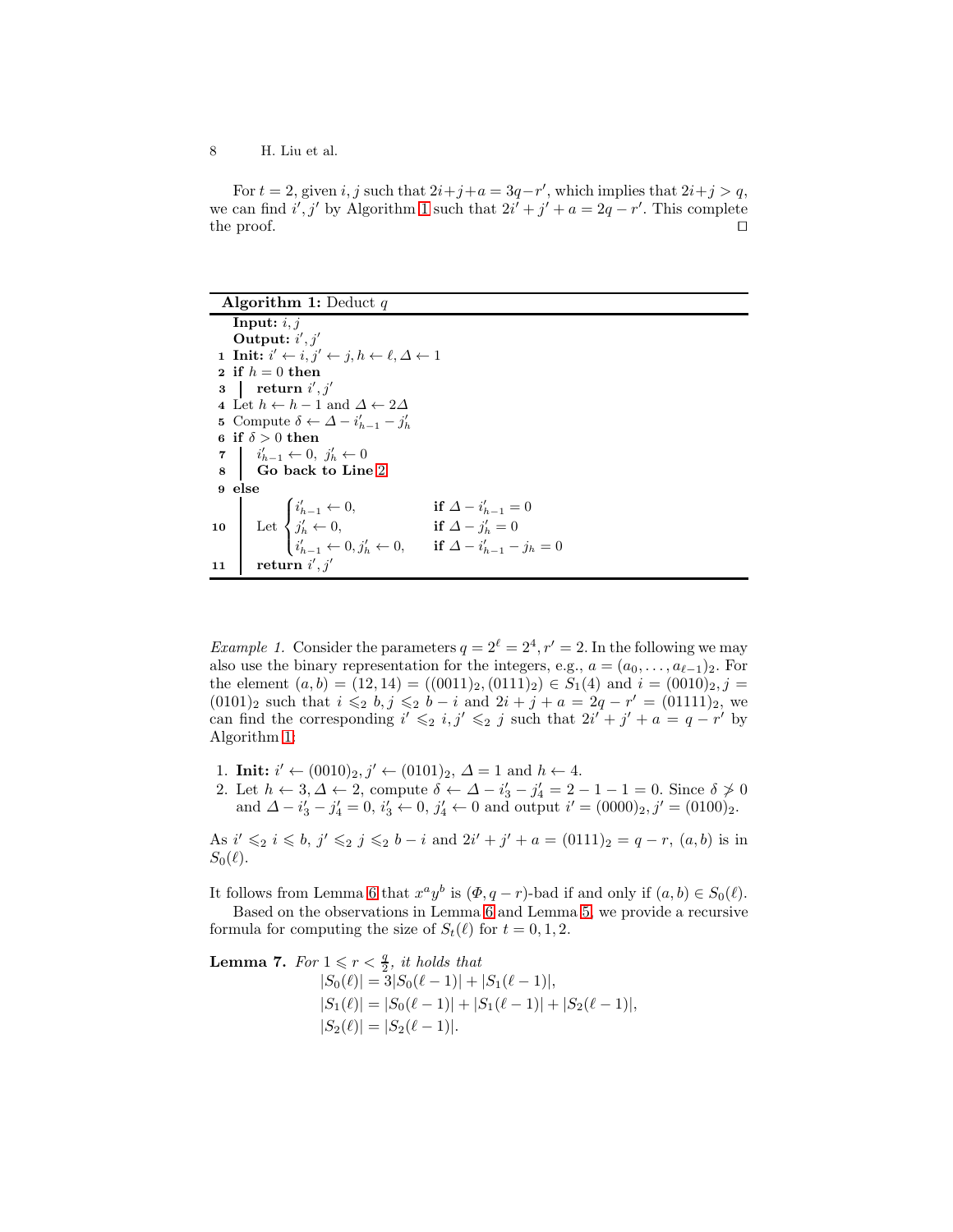*Proof.* To obtain valid  $S_t(\ell-1)$ , we require  $r < q^{\ell-1} = \frac{q}{2}$  $\frac{q}{2}$ . According to Lemma [5](#page-6-0) and Lemma [6,](#page-6-1) we know that if  $(a, b) \in S_0(\ell)$ , then  $(a', b') \in S_0(\ell - 1) \cup S_1(\ell -$ 1)∪ $S_2(\ell-1)$ . The statement can be proven by counting how many ways to add the most significant bits  $a_{\ell}$  and  $b_{\ell}$  for  $a'$  and  $b'$  to obtain a and b. Denote them by  $a = [a', a_\ell], b = [b', b_\ell]$ . Recall the definition in [\(5\)](#page-6-2), given  $(a', b') \in S_t(\ell - 1)$ , there exist  $i' \leq 2 b', j' \leq 2 b' - i'$  such that  $2i' + j' + a' = \frac{q}{2} - r' + t\frac{q}{2}$  with  $r' \in [r]$ . Construct  $i, j$  by appending one most significant bit to  $\tilde{i}', j', \text{ i.e., } i = [i', i_\ell]$  and  $j = [j', j_\ell]$  with  $i_\ell \leqslant_2 b_\ell$  and  $j_\ell \leqslant_2 b_\ell$ . To obtain  $(a, b) \in S_t(\ell)$ , we require  $2i + j + a = q - r'' + tq$  with  $r'' \in [r]$ . We can write

$$
2i + j + a = 2i' + j' + a' + (2i_{\ell} + j_{\ell} + a_{\ell})\frac{q}{2}.
$$

Since the difference between  $2i + j + a$  and  $2i' + j' + a'$  is always some multiple of  $\frac{q}{2}$ ,  $r'' = r'$ .

Recall that  $S_2(\ell-1) \subset S_1(\ell-1) \subset S_0(\ell-1)$  from Lemma [6,](#page-6-1)

We first prove  $|S_0(\ell)|$ . To have  $(a, b) \in S_0(\ell)$ , we require  $2i + j + a = q - r'$ . Consider three cases,

- Given  $(a', b') \in S_0(\ell-1) \setminus S_1(\ell-1)$ , it means  $2i' + j' + a' = \frac{q}{2} r'$ . To obtain  $2i + j + a = q - r'$ , we require  $2i_{\ell} + j_{\ell} + a_{\ell} = 1$ . There are three options of  $(a_{\ell}, b_{\ell})$  that this can be fulfilled, i.e.,  $(a_{\ell}, b_{\ell}) = (1, 0), (0, 1)$  or  $(1, 1)$ .
- Given  $(a', b') \in S_1(\ell-1) \setminus S_2(\ell-1)$ , we have  $2i' + j' + a' = q r'$ , the option  $(0, 0)$  for the most significant bit  $(a_{\ell}, b_{\ell})$  allow to get  $(a, b) \in S_0(\ell)$ . Since  $S_1(\ell-1) \subset S_0(\ell-1)$ , we can find  $i'' \leq 2 i' \leq 2 b'$  and  $j'' \leq 2 j' \leq 2 b - i$  such that  $2i'' + j'' + a' = \frac{q}{2} - r'$  (e.g., by Algorithm [1\)](#page-7-0). So all the other three options in the first case are also valid for this case.
- Given  $(a', b') \in S_2(\ell 1)$ , we have  $2i' + j' + a' = \frac{3}{2}q r'$ . Since  $S_2(\ell 1)$  ⊂  $S_1(\ell-1)$ , all four options of  $(a_{\ell}, b_{\ell})$  allow to get  $(a, b) \in S_0(\ell)$ .

Then we show  $|S_1(\ell)|$ . We require  $2i + j + a = 2q - r'$ . Again, consider the three cases,

- Given  $(a', b') \in S_0(\ell-1) \setminus S_1(\ell-1)$ , we have  $2i' + j' + a' = \frac{q}{2} r'$ . This means that  $2i_{\ell} + j_{\ell} + a_{\ell} = 3$  is required.  $(a_{\ell}, b_{\ell}) = (1, 1)$  is the only way to add the most significant bits.
- Given  $(a', b') \in S_1(\ell-1) \setminus S_2(\ell-1)$ , we have  $2i' + j' + a' = q r'$ . We require  $2i_{\ell} + j_{\ell} + a_{\ell} = 2$  to obtain  $2i + j + a = 2q - r'$ . The two options  $(0, 1)$  and  $(1, 1)$  allow this.
- Given  $(a', b') \in S_2(\ell 1)$ , we have  $2i' + j' + a' = \frac{3}{2}q r'$ . We require  $2i_{\ell} + j_{\ell} + a_{\ell} = 1$  to obtain  $2i + j + a = 2q - r'$ . The three options  $(a_{\ell}, b_{\ell}) =$  $(1, 0), (0, 1)$  or  $(1, 1)$  can fulfill this.

Now we show  $|S_2(\ell)|$ . We require  $2i + j + a = 3q - r'$ . Consider the three cases,

- Given  $(a', b') \in S_0(\ell-1) \setminus S_1(\ell-1)$ , we have  $2i' + j' + a' = \frac{q}{2} r'$ . This means that  $2i_{\ell} + j_{\ell} + a_{\ell} = 5$  is required. However, due to  $j_{\ell} \leq 2 \bar{b}_{\ell} - i_{\ell}$ , this cannot happen since  $i_{\ell}$  and  $j_{\ell}$  cannot be one at the same time.
- Given  $(a', b') \in S_1(\ell-1) \setminus S_2(\ell-1)$ , we have  $2i' + j' + a' = q r'$ . We require  $2i_{\ell} + j_{\ell} + a_{\ell} = 4$ . However this cannot happen since  $i_{\ell}$  and  $j_{\ell}$  cannot be one at the same time.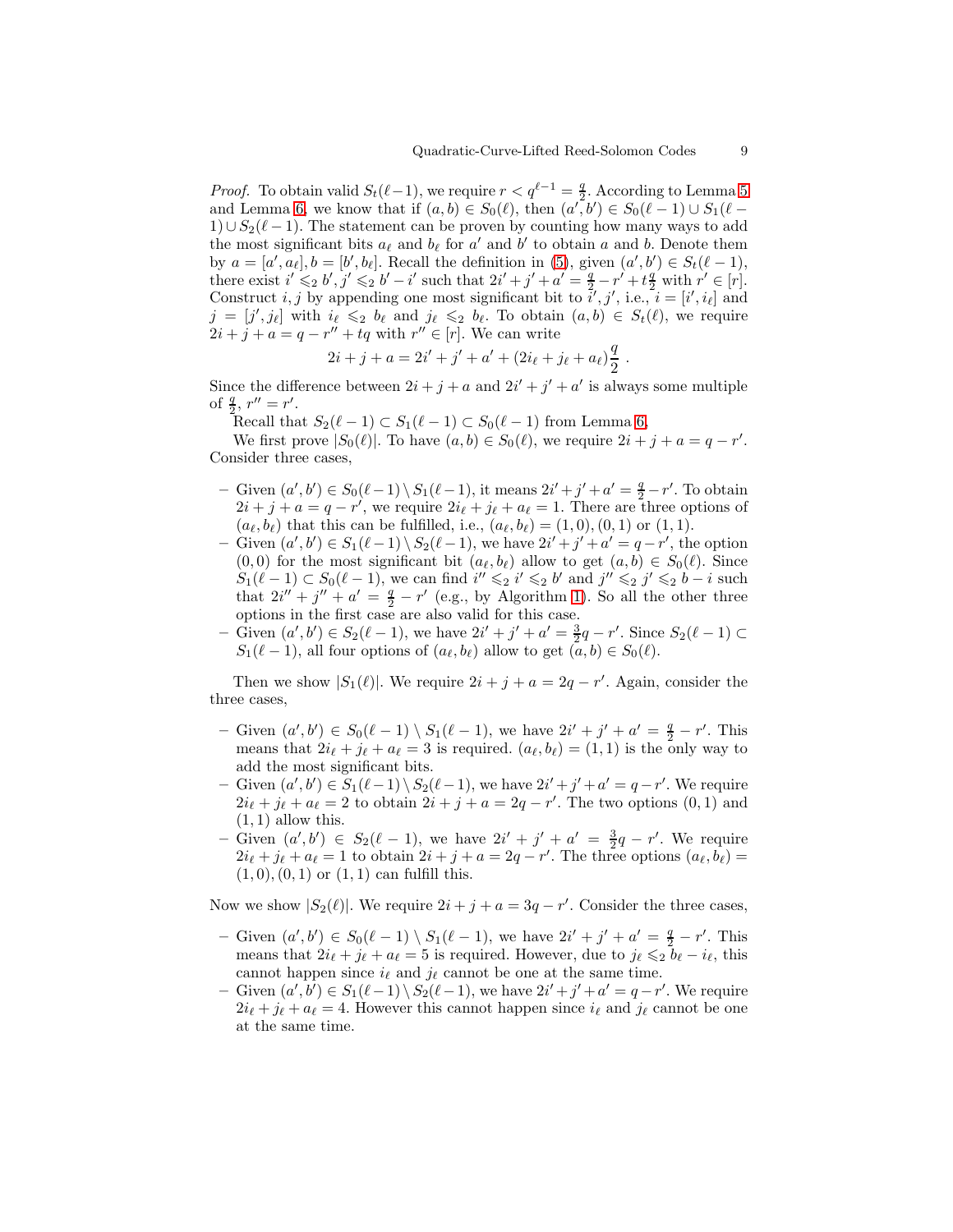– Given  $(a', b') \in S_2(\ell - 1)$ , we have  $2i' + j' + a' = \frac{3}{2}q - r'$ . We require  $2i_{\ell} + j_{\ell} + a_{\ell} = 3$ .  $(a_{\ell}, b_{\ell}) = (1, 1)$  is the only option.

To sum up, the statements follow from

$$
|S_0(\ell)| = 3(|S_0(\ell - 1) \setminus S_1(\ell - 1)|) + 4(|S_1(\ell - 1) \setminus S_2(\ell - 1)|) + 4|S_2(\ell - 1)|
$$
  
\n
$$
|S_1(\ell)| = |S_0(\ell - 1) \setminus S_1(\ell - 1)| + 2|S_1(\ell - 1) \setminus S_2(\ell - 1)| + 3|S_2(\ell - 1)|
$$
  
\n
$$
|S_2(\ell)| = |S_2(\ell - 1)|.
$$

Lemma [7](#page-7-3) yields a recurrence relation for  $|S_0(\ell)|, |S_1(\ell)|$  and  $|S_2(\ell)|$ . For a given r, the initial value  $\ell_0$  should be chosen such that  $S_i(\ell_0), i = 0, 1, 2$  is a valid set according to the definition in [\(5\)](#page-6-2). Denote by  $s(\ell) = (|S_0(\ell)|, |S_1(\ell)|, |S_2(\ell)|)^\top$ . We then have

$$
\mathbf{s}(\ell) = \mathbf{A}^{\ell-\ell_0} \cdot \mathbf{s}(\ell_0), \quad \text{where } \mathbf{A} = \begin{pmatrix} 3 & 1 & 0 \\ 1 & 1 & 1 \\ 0 & 0 & 1 \end{pmatrix}. \tag{6}
$$

The recursion enables us to find the asymptotic behavior of the number of  $(\Phi, q-\Phi)$ r)-bad monomials, which is exactly  $|S_0(\ell)|$ . Note that the order of  $|S_j(\ell)|$ , j = 0, 1, 2 is controlled by  $\lambda_1^{\ell}$ , where  $\lambda_1 = 2 + \sqrt{2}$  is the largest eigenvalue of **A** in [\(6\)](#page-9-0). Hence,

<span id="page-9-0"></span>
$$
|S_0(\ell)| = \Theta((2+\sqrt{2})^{\ell}).\tag{7}
$$

<span id="page-9-3"></span><span id="page-9-2"></span><span id="page-9-1"></span>.

For different r, the exact values of  $|S_0(\ell)|$  can be different, since the initial value  $|S_0(\ell_0)|$  depends on r. However, the asymptotic behavior is the same for any fixed r.

We provide the exact expressions of  $|S_0(\ell)|$  for  $r = 1$  and  $r = 3$ , denoted by  $|S_0^{(1)}(\ell)|$  and  $|S_0^{(3)}(\ell)|$  respectively, which we will later use to derive upper and lower bound on the number of  $(\Phi, q-r)^*$ -bad monomials:

$$
|S_0^{(1)}(\ell)| = \frac{5\sqrt{2} + 7}{2(3\sqrt{2} + 4)} \cdot \lambda_1^{\ell} + \frac{5\sqrt{2} - 7}{2(3\sqrt{2} - 4)} \cdot \lambda_2^{\ell}
$$
  
\n
$$
\approx 0.8536 \cdot \lambda_1^{\ell} + 0.1464 \cdot \lambda_2^{\ell}
$$
  
\n
$$
|S_0^{(3)}(\ell)| = \frac{65\sqrt{2} + 92}{4(12\sqrt{2} + 17)} \cdot \lambda_1^{\ell} + \frac{65\sqrt{2} - 92}{4(12\sqrt{2} - 17)} \cdot \lambda_2^{\ell} - \lambda_3^{\ell}
$$
  
\n
$$
\approx 1.3536 \cdot \lambda_1^{\ell} + 0.6465 \cdot \lambda_2^{\ell} - 1
$$
 (9)

where  $\lambda_1 = 2 + \sqrt{2}, \lambda_2 = 2 - \sqrt{2}, \lambda_3 = 1$  are the three distinct eigenvalues of the matrix A.

Counting  $(\Phi, q-r)^*$ -bad monomials: For  $q = 2^{\ell}$  and  $1 \leq r < q$ , we define the following set

$$
S^*(\ell) := \left\{ (a, b) \in \mathbb{Z}_q^2 \ : \ \frac{\exists \ i \leqslant_2 b, j \leqslant_2 b - i, \ \text{s.t.} \ 2i + j + a = q - r' + t(q - 1), \ \text{for some} \ r' \in [r], t \geqslant 0 \right\}
$$

It is clear that  $(a, b) \in S^*(\ell)$  if and only if  $x^a y^b$  is  $(\Phi, q - r)^*$ -bad.

We first relate the value  $|S^*(\ell)|$  to  $|S_0(\ell)|$  in Lemma [8](#page-9-1) and Lemma [9.](#page-10-0)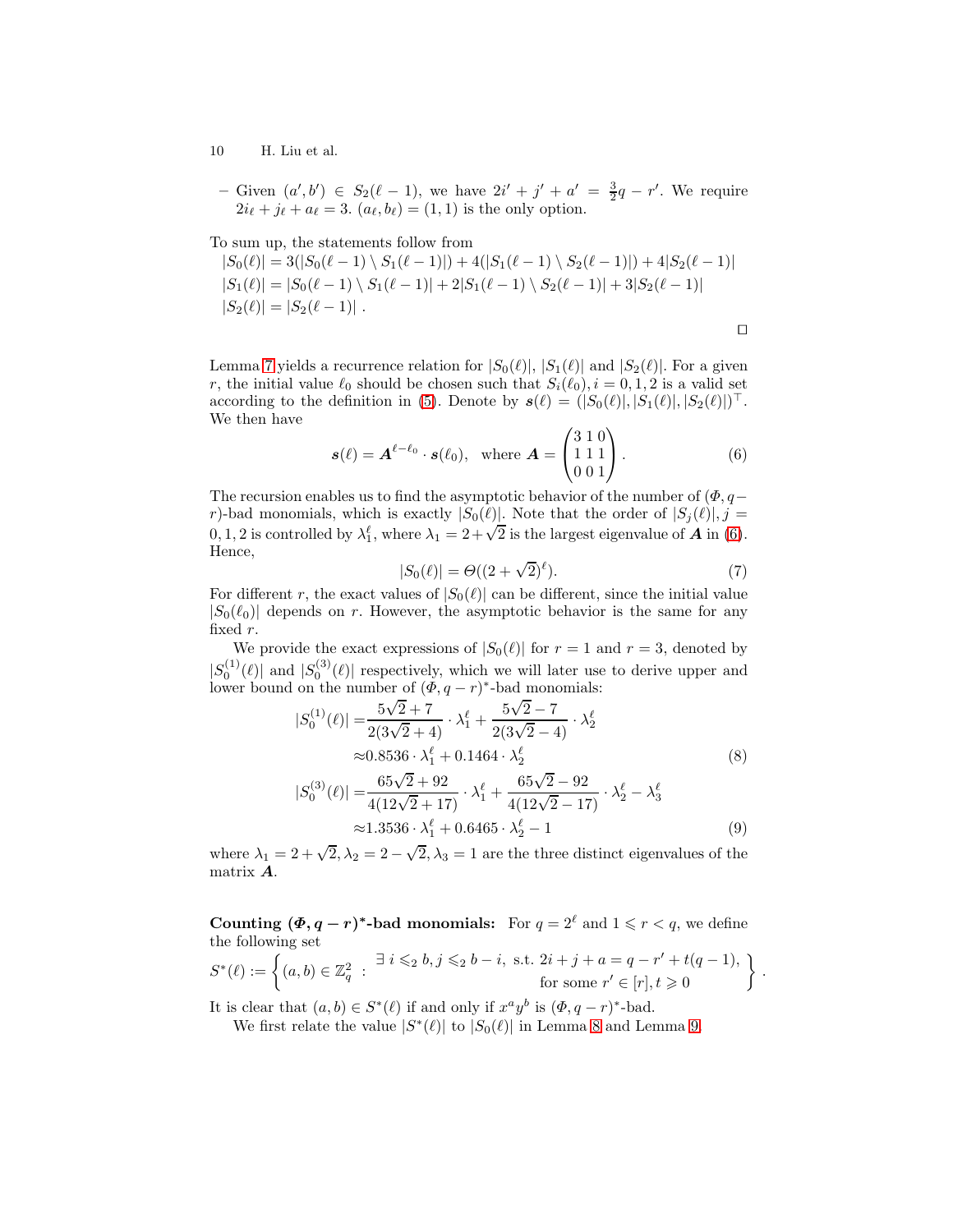Lemma 8. Let  $\ell \geqslant 2, q = 2^{\ell}, 1 \leqslant r \leqslant \frac{q}{4}$  $\frac{q}{4}$ ,  $s = \lceil \log_2(r) \rceil$  and  $q' = 2^{\ell-s}$ . Denote by  $S_0^{(3)}(\ell-s)$  the set of  $(a,b)$  such that  $x^a y^b$  is  $(\Phi, q' - 3)$ -bad. Then  $|S^*(\ell)| < 4r^2 \cdot |S_0^{(3)}(\ell - s)|.$ 

If  $r$  is a power of 2, then

$$
|S^*(\ell)| \leq r^2 \cdot |S_0^{(3)}(\ell - s)|.
$$

*Proof.* By definition, we require  $\ell - s \geqslant 2$  to have a valid  $S_0^{(3)}(\ell - s)$ . Therefore, we require  $\ell \geqslant 2$  and  $r \leqslant \frac{q}{4}$  $\frac{q}{4}$ . Let  $x^a y^b$  be an arbitrary  $(\Phi, q-r)^*$ -bad monomial. By definition, this means that there exist  $i \leq 2$  b and  $j \leq 2$  b  $-i$  such that  $2i + j + a = q - r' + (q - 1)t$  for some  $1 \leq r' \leq r$  and  $0 \leq t \leq 2$ .<sup>[7](#page-10-1)</sup> We drop  $s = \lceil \log(r) \rceil$  least significant bits in a, b, i and j to obtain a', b', i' and j', i.e., one can write

$$
i = i' \cdot 2^{s} + r_{i},
$$
  
\n
$$
2i = 2i' \cdot 2^{s} + 2r_{i},
$$
  
\n
$$
j = j' \cdot 2^{s} + r_{j},
$$
  
\n
$$
a = a' \cdot 2^{s} + r_{a},
$$

where the remainders  $0 \leq r_i, r_j, r_a < 2^s$ . Denote by  $q' = q/2^s = 2^{\ell-s}$ , it is clear that

$$
2i' + j' + a' = \frac{2i + j + a}{2^s} - \frac{2r_i + r_j + r_a}{2^s}
$$
  
= 
$$
\frac{q - r' + (q - 1)t}{2^s} - \frac{2r_i + r_j + r_a}{2^s}
$$
  
= 
$$
q'(t + 1) - \frac{r' + t}{2^s} - \frac{2r_i + r_j + r_a}{2^s}
$$

Since the bits in i, j cannot be both one at the same position,  $2r_i+r_j \leq 2(2^s-1)$ . Hence  $0 \leqslant 2r_i + r_j + r_a \leqslant 3(2^s - 1)$ . In addition, since  $1 \leqslant r' + t \leqslant r + 2 \leqslant 2^s + 2$ , we then have

$$
q'(t+1) - 4 < 2i' + j' + a' \leqslant q'(t+1) - \frac{1}{2^s}.
$$

As  $2i' + j' + a'$  can only be integer, we have

$$
q'(t+1) - 3 \leq 2i' + j' + a' \leq q'(t+1) - 1.
$$

This implies that  $(a', b')$  is  $(\Phi, q' - 3)$ -bad since  $i' \leq_2 b'$  and  $j' \leq_2 b' - i'$ . Therefore, adding arbitrary s least significant bits to a pair  $(a', b') \in S_0^{(3)}(\ell-s)$ , the obtained  $(a, b)$  may be  $(\Phi, q - r)^*$ -bad. The number of  $(\Phi, q - r)^*$ -bad monomials can therefore be bounded from above by

$$
2s \cdot 2s \cdot |S_0^{(3)}(\ell - s)| = (2^{\lceil \log_2(r) \rceil})^2 \cdot |S_0^{(3)}(\ell - s)|
$$
  
< 
$$
< (2r)^2 \cdot |S_0^{(3)}(\ell - s)|.
$$

<span id="page-10-0"></span>If r is a power of 2, we can set  $s = \log_2 r$  and obtain the tighter bound.  $\Box$ 

<span id="page-10-1"></span><sup>&</sup>lt;sup>7</sup> Note that  $2i + j + a \leq 2b + a \leq 3(q - 1) < q - r + (q - 1)t$  for any  $t \geq 3$  and  $r < q$ .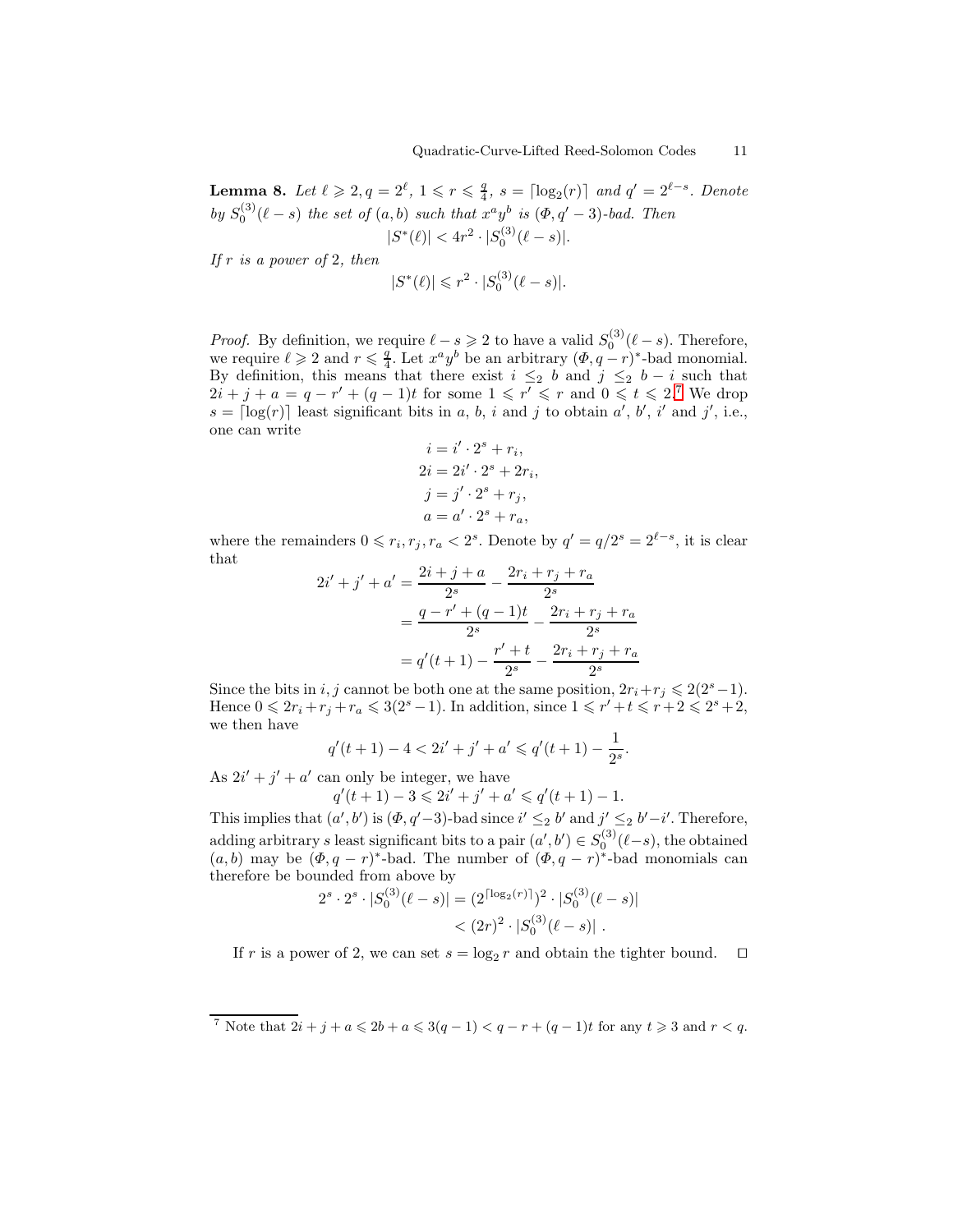Lemma 9. Let  $\ell \geqslant 1, q = 2^{\ell}, 1 \leqslant r \leqslant \frac{q}{2}$  $\frac{q}{2}$ ,  $s = \lfloor \log_2 r \rfloor$  and  $q' = 2^{\ell-s}$ . Denote by  $S_0^{(1)}(\ell-s)$  the set of  $(a,b)$  such that  $x^a y^b$  is  $(\Phi, q' - 1)$ -bad. Then

$$
|S^*(\ell)| > \frac{r^2}{4} \cdot |S_0^{(1)}(\ell - s)|.
$$

If  $r$  is a power of 2, then

$$
|S^*(\ell)| \geq r^2 \cdot |S_0^{(1)}(\ell - s)|.
$$

*Proof.* It follows from Lemma [6](#page-6-1) that  $x^a y^b$  is  $(\Phi, q' - 1)$ -bad if and only if  $(a, b) \in S_0^{(1)}(\ell - s)$ . By definition, we require  $\ell - s \geq 1$  to have a valid  $S_0^{(1)}(\ell - s)$ . Therefore, we require  $\ell \geqslant 1$  and  $r \leqslant \frac{q}{2}$ . Consider a pair  $(a', b') \in S_0^{(1)}(\ell - s)$ . According to the definition [\(5\)](#page-6-2), there exist  $i' \leq 1$  b,  $j' \leq 1$  b  $-i$  such that  $2i' + j' + a' = q' - 1$ . Construct integers a, b, i, j by appending s least significant bits to the binary representation  $a', b', i', j'$  of  $a', b', i', j'$  respectively,  $\mathrm{i.e.,}\,\, a\ :=\ (a'',\bm{a}')_2, b\ :=\ (b'',\bm{b}')_2, i\ :=\ (i''\ =\ 0, \bm{i}')_2, j\ :=\ (j''\ =\ 0, \bm{j}')_2\, \,\mathrm{with}\,\,$  $a'', b'' \in \{0, \ldots, 2^s - 1\}$ . It can be seen that

<span id="page-11-1"></span>
$$
2i + j + a = (2i' + j' + a')2s + 2i'' + j'' + a''
$$
  
=  $(q' - 1) \cdot 2s + a''$   
=  $q - 2s + a''$ .

We can choose a'' and b'' to be any integer of s-bits such that  $q-r \leq 2i+j+a \leq$  $q-1$ . Namely, given a pair  $(a',b') \in S_0(\ell-s)$  with  $s = \lfloor \log_2 r \rfloor$ , we have in total  $(2<sup>s</sup>)<sup>2</sup> > (\frac{r}{2})<sup>2</sup>$  ways of choosing a'', b'' such that  $x<sup>a</sup>y<sup>b</sup>$  is  $(\Phi, q-r)<sup>*</sup>$ -bad. If r is a power of 2, we can set  $s = \log_2 r$  and obtain a tighter lower bound. □

In the following theorem we provide the exact expressions of upper and lower bounds on  $|S^*(\ell)|$ , using the exact expression of  $|S_0(\ell)|$  in [\(8\)](#page-9-2) and [\(9\)](#page-9-3).

Theorem 2. Let  $\ell \geqslant 2, q = 2^{\ell}, 1 \leqslant r \leqslant \frac{q}{4}$  $\frac{q}{4}$  and  $s = \log_2 r$ , the number of  $(\Phi, q-r)^*$ -bad monomials is  $0.8536 \cdot \lambda_1^{\ell - \lfloor s \rfloor} + 0.1464 \cdot \lambda_2^{\ell - \lfloor s \rfloor}$  $\frac{+ \, 0.1464 \cdot \lambda_2^{\ell - \lfloor s \rfloor}}{4} < \frac{|S^*(\ell)|}{r^2}$  $\frac{|\ell|}{r^2} < 4(1.3536 \cdot \lambda_1^{\ell-\lceil s \rceil} + 0.6465 \cdot \lambda_2^{\ell-\lceil s \rceil} - 1)$ , where  $\lambda_1 = 2 + \sqrt{2}$  and  $\lambda_2 = 2 - \sqrt{2}$ . If r is a power of 2, we obtain  $S^*$ 

$$
0.8536 \cdot \lambda_1^{\ell-s} + 0.1464 \cdot \lambda_2^{\ell-s} \leq \frac{|S^*(\ell)|}{r^2} \leq 1.3536 \cdot \lambda_1^{\ell-s} + 0.6465 \cdot \lambda_2^{\ell-s} - 1.
$$

*Proof.* It follows directly from the estimation of  $|S_0(\ell)|$  in  $(8) - (9)$  $(8) - (9)$  and the bounds in Lemma [8](#page-9-1) and Lemma [9.](#page-10-0)

We can then derive an asymptotic behavior of the rate of QC-LRS codes in Corollary [1.](#page-11-0)

<span id="page-11-0"></span>Corollary 1. Let  $\mu = \log_2(2 + \sqrt{2})$ . For  $q \to \infty$  and  $1 \leq r \leq \frac{q}{4}$  $\frac{q}{4}$ , the number of  $(\Phi, q-r)^*$ -bad monomials is

$$
|S^*(\ell)| = \Theta(r^{2-\mu}q^{\mu}).
$$

Further, the QC-LRS code  $\mathcal{C}_q(\Phi, q-r)$  has rate  $R = 1 - \Theta\left((q/r)^{\mu-2}\right) = 1 - \Theta\left((q/r)^{-0.2284}\right).$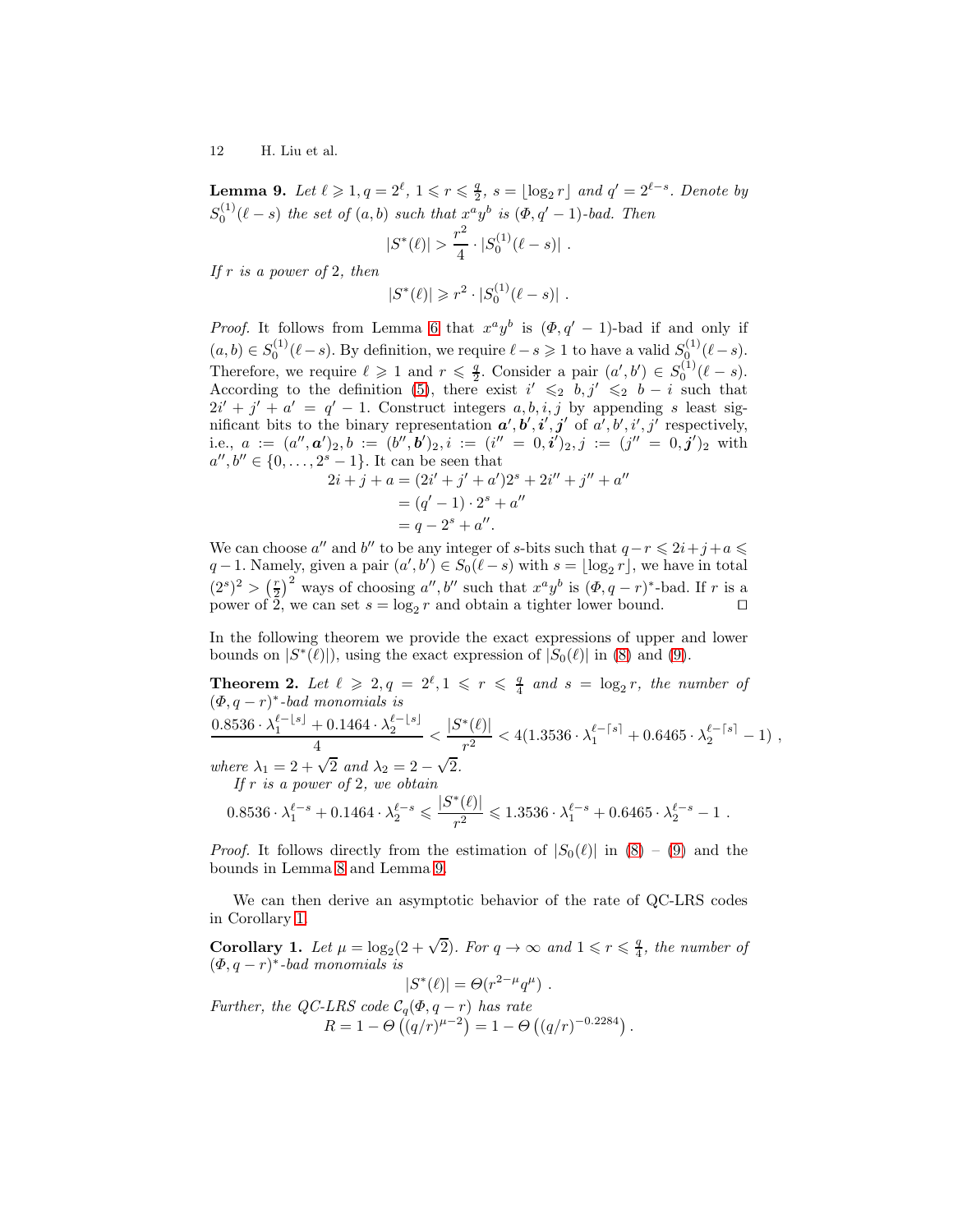*Proof.* It can be seen from Theorem [2](#page-11-1) that the order of  $|S^*(\ell)|$  is controlled by  $\lambda_1^{\ell}$ . The asymptotic estimation is obtained by neglecting the other terms and the constant coefficients. The rate is calculated by the number of good monomials, which is  $q^2 - |S^*(\ell)|$ , dividing the number of all bi-variate monomials, which is  $q^2$ . ⊓⊔

For an illustration, we plot in Fig. [1](#page-12-0) the dimension of the code  $\mathcal{C}_q(\Phi, q-r)$ with  $q = 2<sup>5</sup>$ , which is done by computer-search according to the necessary and sufficient condition in Lemma [3,](#page-3-2) and the corresponding lower and upper bounds for  $r \in [1, q/4]$  based on the bounds on  $|S^*(\ell)|$  in Theorem [2.](#page-11-1)

<span id="page-12-0"></span>

Fig. 1: The dimension of QC-LRS code  $C_q(\Phi, q - r)$  with  $q = 2^5$  along with the corresponding upper bound (ub) and lower bound (lb) for  $r \in [1, q/4]$  calculated by  $1-|S^*(\ell)|/q^2$ . The lower and upper bound on  $|S^*(\ell)|$  are given in Theorem [2.](#page-11-1)

Remark 1. Recall that the rate of bivariate lifted Reed-Solomon (LRS) codes is  $R = 1 - \Theta((q/r)^{\log_2 3 - 2} = 1 - \Theta((q/r)^{-0.4150})$  [\[6\]](#page-14-1). We compare the performance of our codes with LRS codes in terms of local recovery in an erasure channel in Section [4.](#page-13-1)

#### 3.3 Distance of Quadratic-Curve-Lifted RS Codes

We provide the upper and lower bounds on the distance of the QC-LRS codes  $C_q(\Phi, q-r)$  in the following theorem.

**Theorem 3 (Bounds on the Minimum Distance).** Let q be a power of 2 and  $\Phi$  be the set of all quadratic functions. The QC-LRS code  $\mathcal{C}_q(\Phi, q-r)$  has minimum distance

$$
qr + 1 \le \text{dist}(\mathcal{C}_q(\Phi, q - r)) \le qr + q.
$$

*Proof.* We first show the upper bound. Let  $\mathcal{A} \subset \mathbb{F}_q$  be a subset with  $|\mathcal{A}| =$  $q - r - 1$ . Consider a function  $f(x, y) = \prod_{\alpha \in \mathcal{A}} (x - \alpha)$ . It can be seen that  $deg(f|_{\phi}(x)) = q - r - 1$  for any  $\phi \in \Phi$  therefore  $f(x, y)$  is in the code  $C_q(\Phi, q-r)$ . The zeros of  $f(x, y)$  in  $\mathbb{F}_q^2$  are  $\{(x, y) : x \in \mathcal{A}, y \in \mathbb{F}_q\}$ . Therefore, the evaluations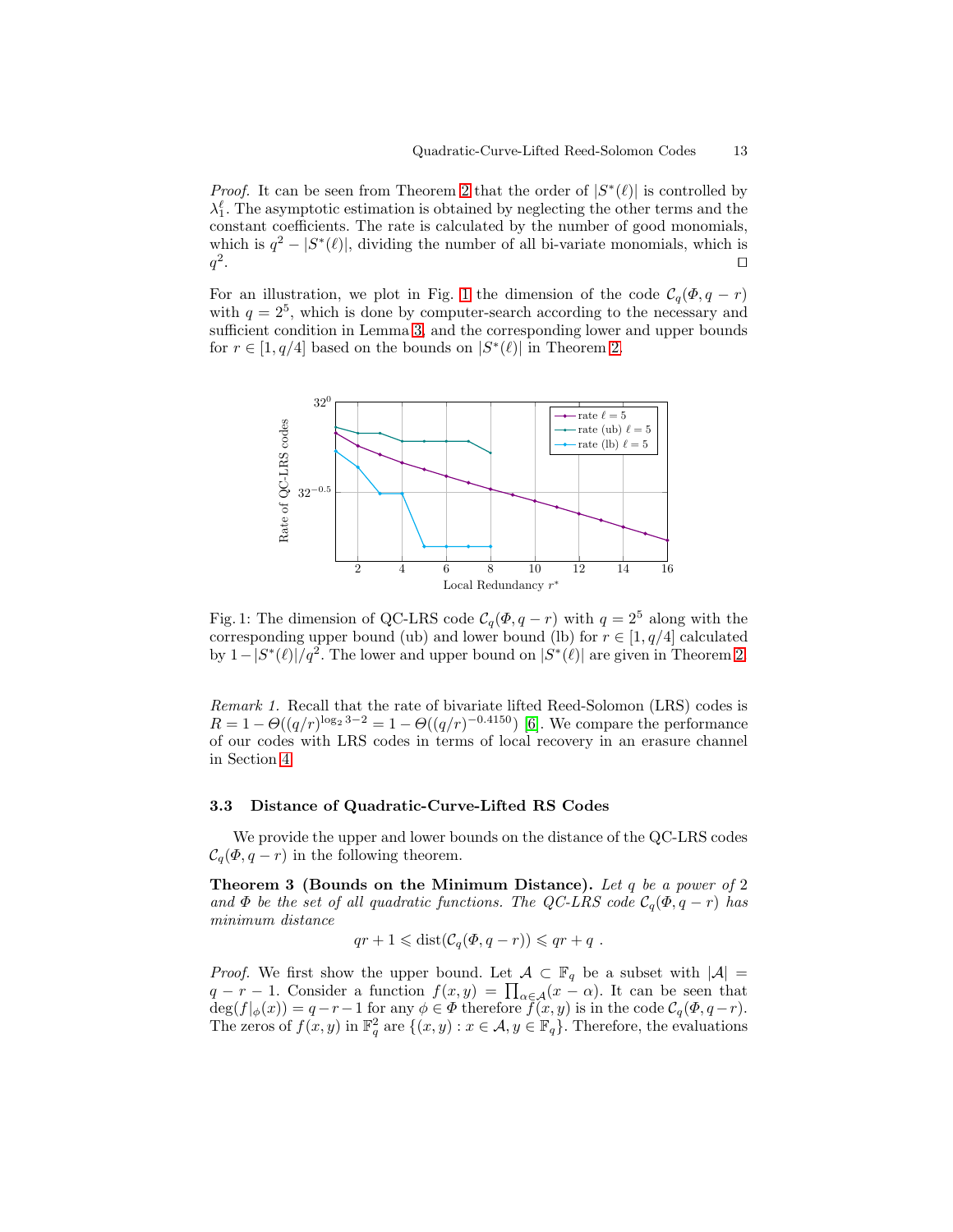of  $f(x, y)$  in  $\mathbb{F}_q^2$  is of weight  $q^2 - q(q - r - 1)$ . Due to the linearity of the code, the upper bound on the minimum distance is proven.

Now we prove the lower bound. For any non-zero  $f \in \mathcal{C}_q(\Phi, q - r)$  consider a point  $p \in \mathbb{F}_q^2$  such that  $f(p) \neq 0$ . Denote by  $\mathcal{L}_{p,1} \subset \Phi$  the set of lines in  $\Phi$  intersecting with each other only at p. It can be seen that  $|\mathcal{L}_{p,1}| = q$ . By definition, deg  $f|_{\phi} < q - r$  for any  $L \in \mathcal{L}_{p,1}$ , therefore there are at most  $q - r - 1$ zeros in the evaluations of f on  $\phi$ . Denote by wt(f) the number of non-zero evaluations of f on  $\mathbb{F}_q^2$  and by  $\text{wt}(f|_L)$  the number of non-zero evaluations of f on  $\phi$ , then

$$
\operatorname{wt}(f) \geqslant \sum_{L \in \mathcal{L}_{\mathbf{p},1}} (\operatorname{wt}(f|_L) \underbrace{-1}_{\text{excluding } f(\mathbf{p})}) \underbrace{+1}_{\text{including } f(\mathbf{p})}
$$
  
\n
$$
\geqslant qr + 1
$$

Note that the bounds are derived in a similar method as for LRS codes in [\[4,](#page-14-0) Theorem 5.1].  $□$ 

Remark 2. Note that the vertical lines  $x = \eta$  (constant) are not included in the set of quadratic curves  $\Phi$ , which is the reason why the lower bound is worse than the lower bound  $d \geqslant (q + 1)r + 1$  for lifted Reed-Solomon codes [\[4\]](#page-14-0).

# <span id="page-13-1"></span>4 Local Recovery Capability from Erasures

For a code with locality [\[15\]](#page-15-2), the local groups of a codeword symbol are defined as the sets of indices where the symbol can be recovered by accessing only the symbols in one of the sets. Given a QC-LRS code over  $\mathbb{F}_q$ , the number of local recovery sets of any codeword symbol is the number of quadratic curves over  $\mathbb{F}_q$  passing through a certain point, which is  $q^2$ . For an LRS codes, the number of local recovery sets is  $q + 1$ . Consider an erasure channel with erasure probability  $\tau$ . With respect to the local recovery, we are interested in correcting a certain erasure within a local recovery set and how large the failure probabilities of LRS/QC-LRS codes is. The failure probability is exactly the probability that there are at least  $r$  other erasures in each local recovery set of the erased symbol to be recovered. For LRS codes, since all the local recovery sets are disjoint, the failure probability is exactly  $\left(\sum_{i=r}^{q-1} {q-i \choose i} \tau^i (1-\tau)^{q-1-i}\right)^{q+1}$ . For QC-LRS codes, since the local recovery sets may intersect with each other, an analysis for the closed form of the failure probability is still an open problem. In order to compare the performance of these two codes, we run simulations with both codes of length  $n = 64$ , dimension  $k = 10$  and  $k = 6$ , respectively. The simulation results are presented in Fig. [2.](#page-14-12) We can see that for both dim  $= 10$  and dim  $= 6$ , the failure probability of local recovery with QC-LRS is smaller than or similar to that with LRS codes for  $\tau \leq 0.7$ . Therefore, for this length, QC-LRS codes perform better than LRS for local recovery.

### References

<span id="page-13-0"></span>1. Alon, N.: Combinatorial Nullstellensatz. Combinatorics, Probability and Computing 8(1-2), 7–29 (1999)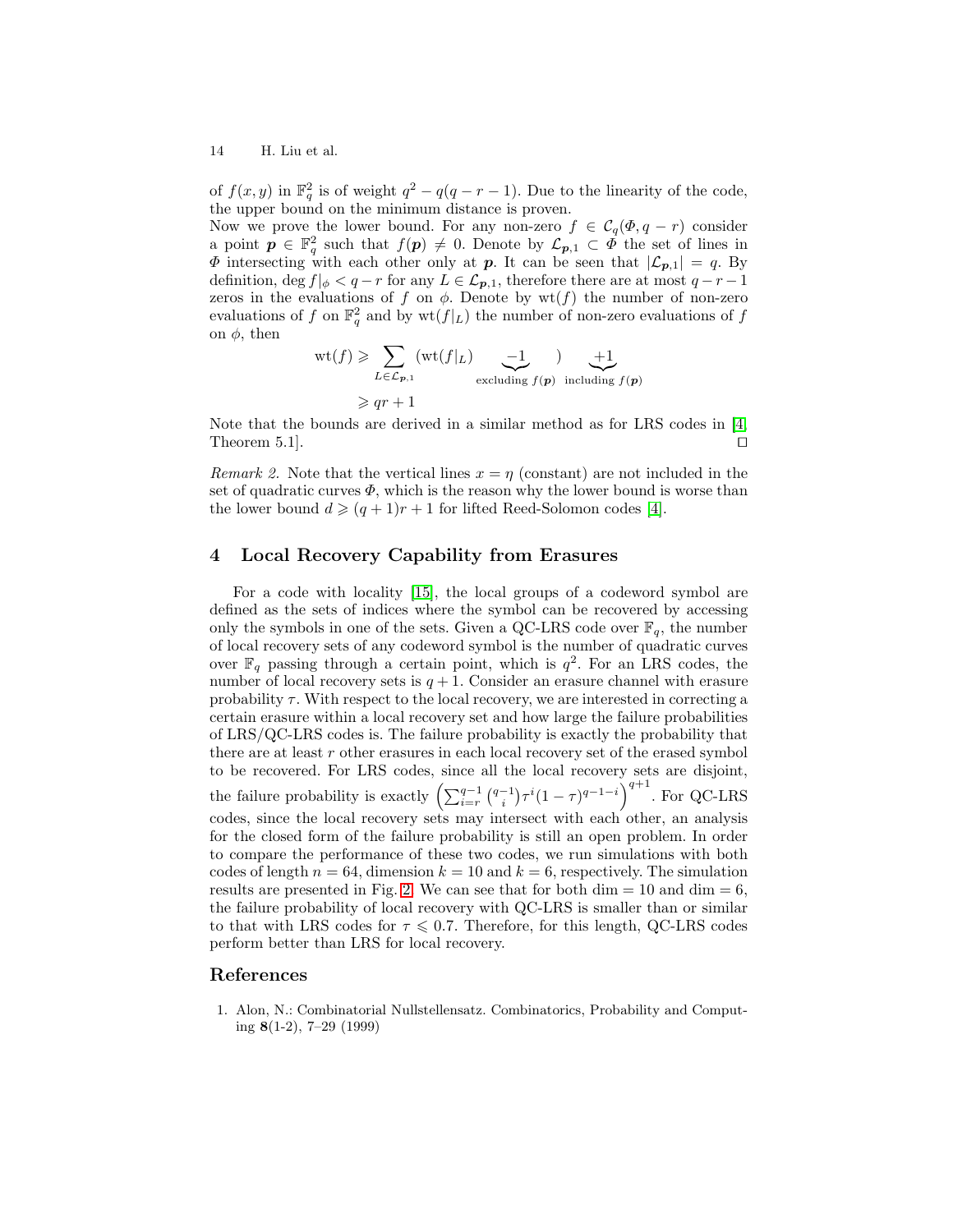<span id="page-14-12"></span>

Fig. 2: Local recovery performance of LRS/RM and QC-LRS  $(C_q(\Phi, d = q - r))$ codes of length  $n = q^2 = 64$  dimension  $k = 10$  (rate  $= k/n = 0.15625$ ) and dimension  $k = 6$  (rate  $= k/n = 0.09375$ ). Note that the LRS codes with the parameters here are RM codes.

- <span id="page-14-5"></span>2. Ben-Sasson, E., Gabizon, A., Kaplan, Y., Kopparty, S., Saraf, S.: A new family of locally correctable codes based on degree-lifted algebraic geometry codes. p. 833–842. STOC '13, Assoc. Comput. Machinery (2013)
- <span id="page-14-6"></span>3. Guo, A.: High-rate locally correctable codes via lifting. IEEE Trans. Inf. Theory 62(12), 6672–6682 (2016)
- <span id="page-14-0"></span>4. Guo, A., Kopparty, S., Sudan, M.: New affine-invariant codes from lifting. In: Proc. 4th Conf. Innov. Theor. Comput. Sc. pp. 529–540 (2013)
- <span id="page-14-8"></span>5. Hastings, J., Kanne, A., Li, R., Wootters, M.: Wedge-lifted codes. In: Proc. 2021 IEEE Int. Symp. Inf. Theory (ISIT). pp. 2990–2995
- <span id="page-14-1"></span>6. Holzbaur, L., Polyanskaya, R., Polyanskii, N., Vorobyev, I.: Lifted Reed-Solomon codes with application to batch codes. In: Proc. 2020 IEEE Int. Symp. Inf. Theory (ISIT). pp. 634–639
- <span id="page-14-3"></span>7. Holzbaur, L., Polyanskaya, R., Polyanskii, N., Vorobyev, I., Yaakobi, E.: On lifted multiplicity codes. In: Proc. 2020 IEEE Inf. Theory Workshop (ITW). pp. 1–5
- <span id="page-14-4"></span>8. Kopparty, S., Saraf, S., Yekhanin, S.: High-rate codes with sublinear-time decoding. J. ACM 61(5), 1–20 (2014)
- <span id="page-14-9"></span>9. Lavauzelle, J., Nardi, J.: Weighted lifted codes: Local correctabilities and application to robust private information retrieval. IEEE Trans. Inf. Theory  $67(1)$ , 111–123 (2020)
- <span id="page-14-2"></span>10. Li, R., Wootters, M.: Lifted multiplicity codes and the disjoint repair property. Leibniz Int. Proc. Inform. (2019)
- <span id="page-14-11"></span>11. Liu, H., Holzbaur, L., Polyanskii, N., Puchinger, S., Antonia, W.Z.: Quadraticcurve-lifted Reed-Solomon codes (2021), <https://arxiv.org/abs/2109.14478>
- <span id="page-14-7"></span>12. López, H.H., Malmskog, B., Matthews, G.L., Piñero-González, F., Wootters, M.: Hermitian-lifted codes. Des. Codes Cryptogr. 89(3), 497–515 (2021)
- <span id="page-14-10"></span>13. Lucas, E.: Théorie des fonctions numériques simplement périodiques. Amer. J. Math. 1(2), 184–196 (1878)